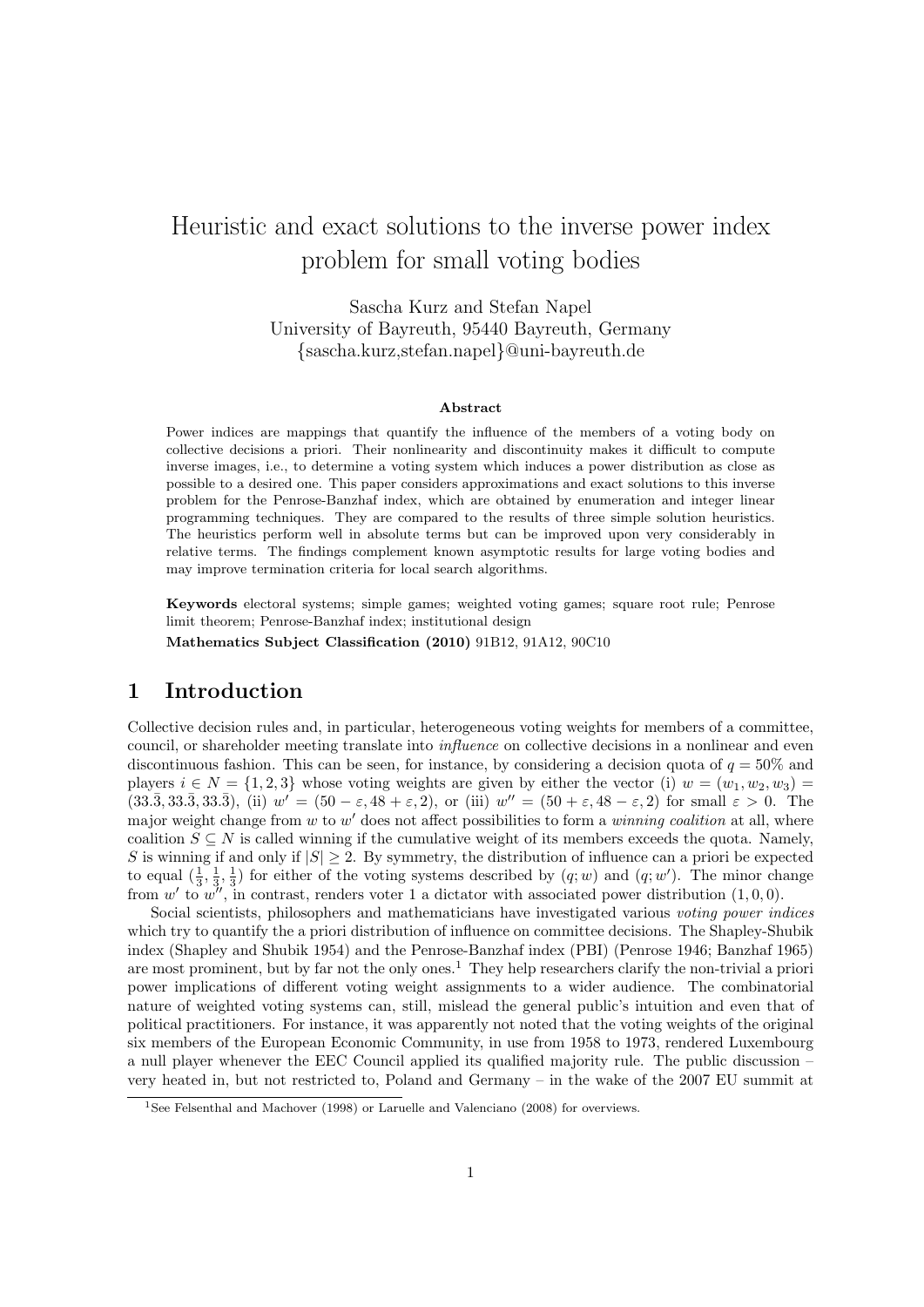which new voting rules for the EU Council were agreed reflected persistent confusion between voting weights and power.

Even to specialists, the discrete nature of voting rules still poses challenges. This is true, in particular, for the optimal design of a voting system. Certain normative desiderata, such as the equal representation of bottom-tier voters in a two-tier voting system, often call for a specific distribution of voting power. It is then a non-trivial exercise to find a deterministic voting rule that comes as close as possible to inducing the desired a priori power distribution.<sup>2</sup> Simple gradient-like search algorithms, such as the ones considered by Leech (2002, 2003), Aziz et al. (2007), or Fatima et al. (2008), deliver excellent results for many instances of this so-called *inverse power index problem* but have never been evaluated formally. One can neither rule out that only a local minimum of the distance between the desired and the induced power vector has been identified. Nor are *bounds* known on the possible gap to a globally optimal voting rule. The latter might involve the intersection of several one-dimensional  $(q; w)$ -rules and, therefore, need not even be a feasible result of the applied search algorithm.

Motivated by qualified majority voting in the EU, Słomczyński and Życzkowski (2006, 2007) have identified an elegant way to approximately solve the inverse problem for moderately big  $n$  if the decision quota q is a free parameter.<sup>3</sup> Their heuristic suggestion is particularly appealing because it avoids discrepancies between voting weight and power. Namely, approximate proportionality between the normalized weight vector  $w = (w_1, \ldots, w_n)$  and the induced PBI  $B(q; w)$  is achieved when the quota is set to  $q^* = \frac{1}{2}(1 + \sqrt{\sum w_i^2})$ . A desired power vector  $\beta$  can hence approximately be induced simply by choosing  $w = \beta$  and then calculating  $q^*$ . Because the rule  $(q^*; w)$  is simple and minimizes possible confusion between voting weight and power, it has motivated the prominent "Jagiellonian Compromise" (also known as double square root voting system) in the discussion of future voting rules for the EU Council (see, e.g., Kirsch et al. 2007).

Whether the decision quota q is a free parameter, so that Slomczynski and Zyczkowski's optimal q ∗ indeed can be chosen, or not, depends on the application at hand. Even if it can, the lack of bounds on how well the  $(q^*; \beta)$ -heuristic performs relative to the respective globally optimal solution to the inverse problem provides motivation for further research. Knowing more about the quality of the  $(q^*,\beta)$ -heuristic is especially important for situations in which the heuristic can be expected to perform rather badly. The derivation of  $q^*$  is based on a continuous approximation of the fundamentally discrete distribution of the cumulative weight of a random coalition. Its use is problematic when this approximation is inaccurate. This pertains especially – but not exclusively – to "small" voting bodies.

For a given number n of players, the set of different binary voting systems or *simple games* is finite. On the one hand, this finiteness implies that many desired power distributions cannot be approximated too well. Nontrivially, this remains true even for large  $n$ : Alon and Edelman's (2010) results imply that there is a sequence of desired power distributions  $\{\beta^n\}_{n=1,2,...}$  which stays at least a constant positive distance away (in the  $\|\cdot\|_1$ -norm) from any Penrose-Banzhaf power distribution. As shown in Kurz (2012b), the desired power distributions  $\beta^{n} = (0.75, 0.25, 0, 0, \ldots, 0)$  have  $\|\cdot\|_{1}$ -distance of at least  $\frac{14}{37}$  to the PBI of *every* complete simple game or weighted voting game for  $2 \le n \le 16$  players.

On the other hand, the finiteness of the set of simple games suggests a trivial algorithm for solving the inverse problem: enumerate all systems  $v$  with  $n$  players, compute the respective power distribution – say, the PBI  $B(v)$  – and then pick a game  $v^*$  that induces the smallest achievable difference between ideal vector  $\beta$  and  $B(v)$  according to a suitable metric.

To this end, a growing literature has investigated methods for the efficient enumeration of voting systems (see, e.g., Keijzer 2009; Keijzer et al. 2010; Kurz 2012a). But, up to now, even the *number* of complete simple games (and also of weighted voting games) is unknown for  $n > 9$ . So enumeration works only for voting bodies with few members. Exact solutions to the inverse problem can, fortunately, also be obtained for somewhat larger n by integer linear programming (ILP) techniques. Such an

<sup>&</sup>lt;sup>2</sup>Non-deterministic rules such as *random dictatorship* or *random quota rules* (Dubey and Shapley 1979, sec. 5) can easily solve the problem, but are generally not regarded as satisfactory.

 $3$ For very big n, except in rather pathological cases, the distinctions between voting weight and voting power become negligible. Limit results for  $n \to \infty$  which render the inverse problem trivial date back to the seminal work by Lionel S. Penrose (1946, 1952), and have rigorously been investigated by Lindner and Machover (2004), Chang et al. (2006), and Lindner and Owen (2007).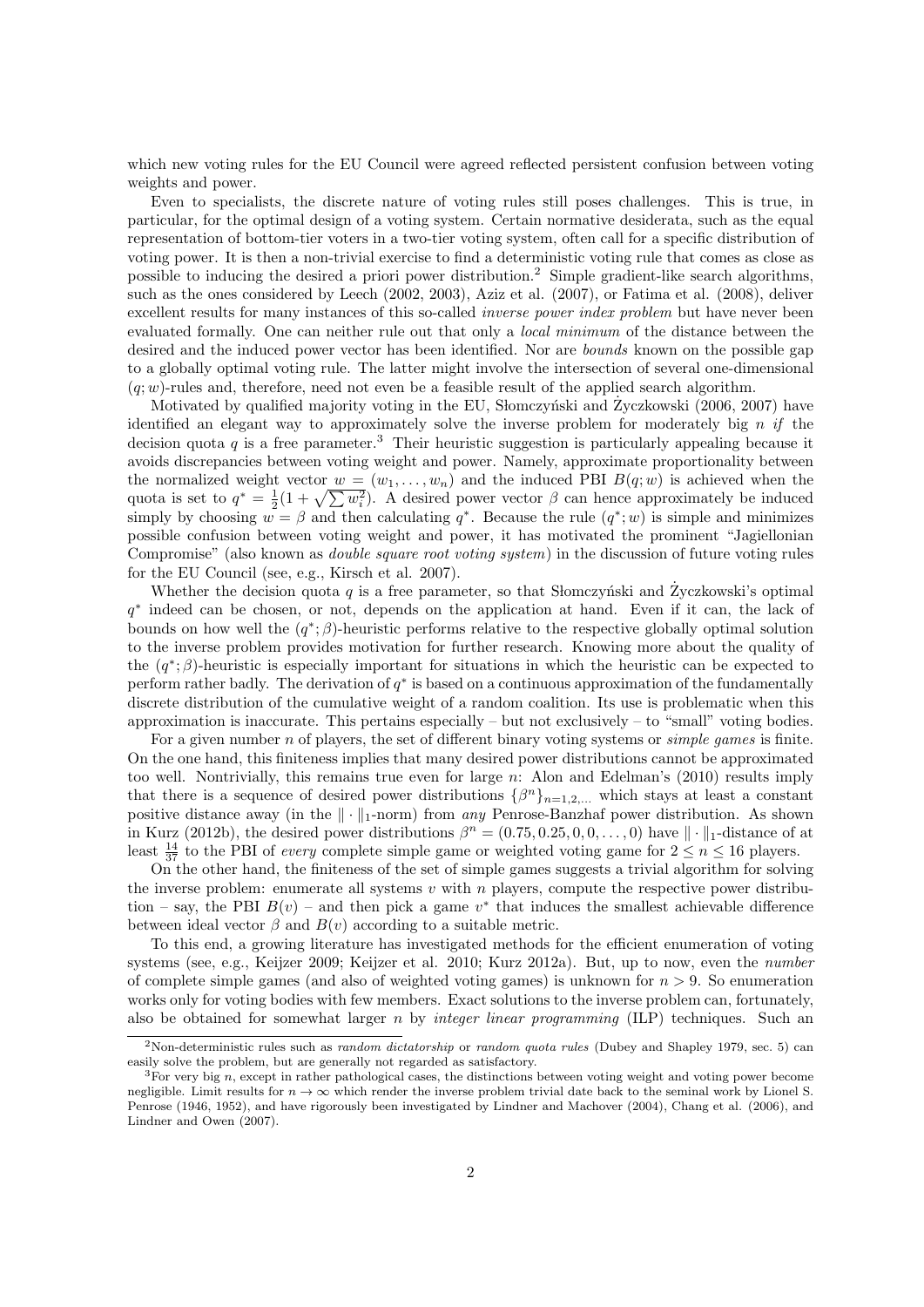approach was recently presented in Kurz (2012b). It stands in the tradition of earlier applications of ILP to electoral systems, as discussed in Grilli di Cortona et al. (1999), Pennisi et al. (2007) or Ricca et al. (2012).

This paper draws on both methods – complete enumeration and ILP – as well as standard local search algorithms in order to evaluate the accuracy of three heuristic solutions to the inverse problem for the PBI. The first heuristic simply combines  $w = \beta$  with  $q^{\circ} = 50\%$ ; the second combines it with the "optimal quota"  $q^*$  derived by Slomczyński and Zyczkowski (2007); the third uses  $\bar{q} = \frac{1}{2} + 1/\sqrt{\pi n}$ . The latter quota is the average of  $q^*$  computed over a set of  $\beta$ -vectors which is of particular interest for the egalitarian design of two-tier voting systems (Slomczyński and Życzkowski  $2011$ ).

We compute differences between the respective heuristic solution and the exact solution for three different metrics and a comprehensive grid of target vectors with up to  $n = 7$  voters. We also study approximations of the exact solutions for a large sample of grid points for  $7 < n \leq 15$  as well as selected real-world examples based on the so-called Penrose square root rule and EU population figures. The results allow the estimation of bounds (and termination criteria) for the accuracy of a candidate solution which has been obtained by conventional local search methods. This may be useful in applications where a specific voting power distribution is sought for a moderate number of council delegates, committee members, or business shareholders. We also analyze the significant magnitude of error that the mentioned heuristics can produce even for large  $n$  in pathological cases.

In the following Section 2 we introduce binary voting systems and their basic properties. The inverse power index problem is formalized in Section 3, along with a brief discussion of worst-case bounds. In Section 4 we present the design of our comparative investigation. The corresponding results are the topic of Section 5. We conclude in Section 6.

# 2 Binary voting systems

We consider binary voting systems, i.e., each voter  $i \in N := \{1, \ldots, n\}$  casts a binary vote (e.g., "yes") or "no") and this determines a binary collective decision. Such a situation can mathematically be described by a Boolean function  $v: 2^N \to \{0, 1\}$ , where  $2^N$  denotes the set of subsets of N. A coalition  $S \subseteq N$  can, e.g., be interpreted as the set of "yes"-voters for a particular (unspecified) proposal.

**Definition 1** A simple game is a monotone Boolean function, i.e., a mapping  $v: 2^N \rightarrow \{0, 1\}$  with  $v(S) \le v(T)$  for all  $S \subseteq T$ , which additionally satisfies  $v(\emptyset) = 0$ ,  $v(N) = 1$ .

Coalition  $S \subseteq N$  is called winning if  $v(S) = 1$ , and otherwise losing.  $S \subseteq N$  is called a minimal winning coalition if it is winning and all proper subsets are losing. Similarly, a maximal losing coalition is losing and all its proper supersets are winning. A simple game is uniquely characterized by either its set of minimal winning coalitions or its set of maximal losing coalitions. For a proof and additional properties we refer the reader, e.g., to Taylor and Zwicker (1999).

As an example consider the simple game v which is characterized by the set  $\{\{1\},\{2,3\}\}\$  of its minimal winning coalitions. Taking all supersets of the minimal winning coalitions yields  $\{\{1\},\{1,2\},\{1,3\},\$  $\{1, 2, 3\}, \{2, 3\}\}\$ as the set of all winning coalitions. The remaining subsets are losing, with the set of the maximal losing coalitions given by  $\{\{2\},\{3\}\}.$ 

The monotonicity imposed in Definition 1 is a very weak requirement. By introducing Isbell's desirability relation, i.e.,  $i \supset j$  for two voters  $i, j \in N$  if and only if  $v({i \in \cup S \setminus \{j\}) \ge v(S)}$  is satisfied for all  $\{j\} \subseteq S \subseteq N\setminus\{i\}$  (see, e.g., Isbell 1956), one can define a particularly relevant subclass of the set of all simple games  $S$ :

**Definition 2** A simple game v is called complete (also called directed) if the binary relation  $\Box$  is a total preoder, i.e.

- (1)  $i \sqsupset i$  for all  $i \in N$ ,
- (2)  $i \sqsupset j$  or  $j \sqsupset i$  (including "i  $\sqsupset j$  and  $j \sqsupset i$ ") for all  $i, j \in N$ , and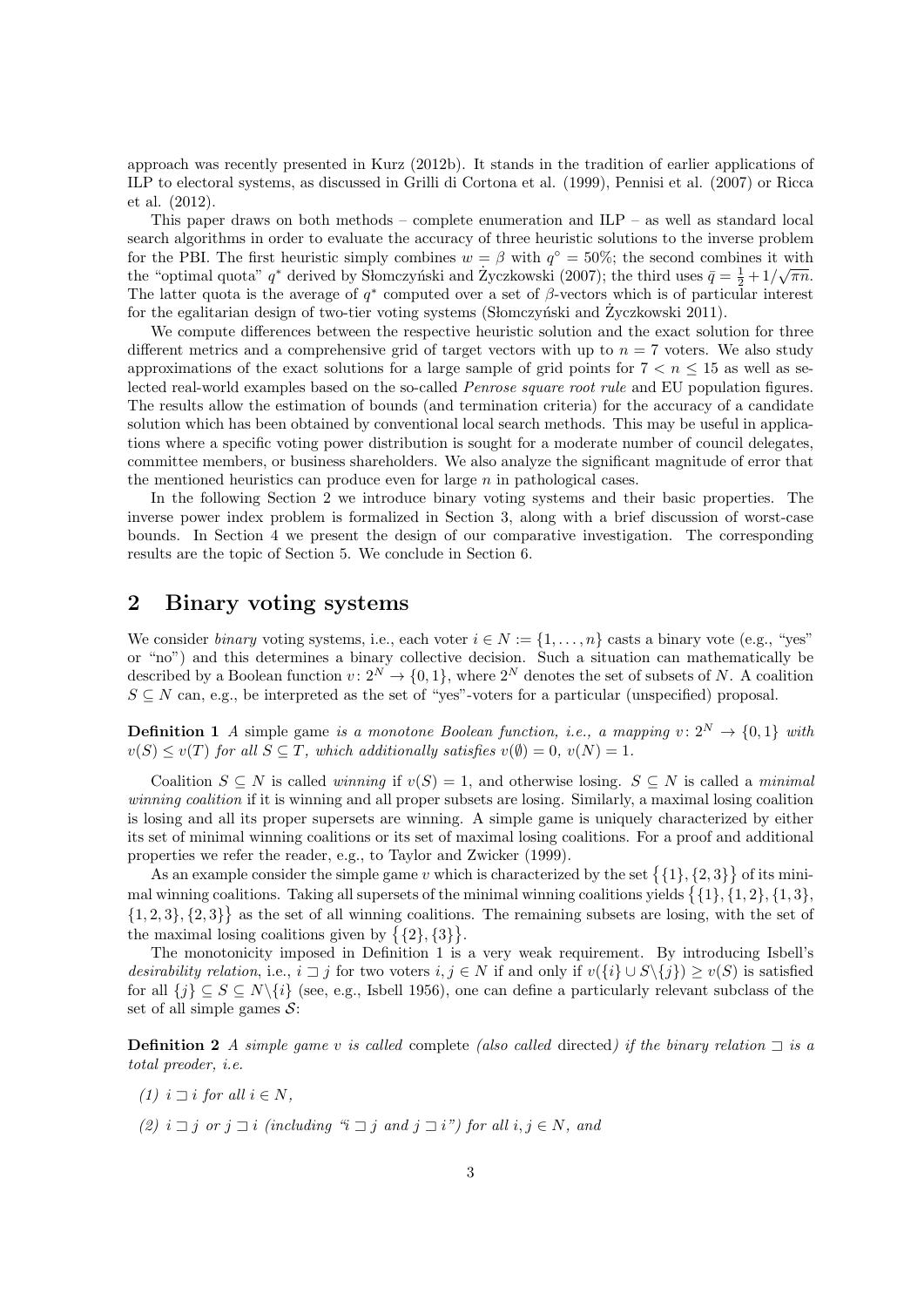(3)  $i \sqsupset j$ ,  $j \sqsupset h$  implies  $i \sqsupset h$  for all  $i, j, h \in N$ .

In our small example one can easily check that  $1 \supseteq 2 \supseteq 3$ . So  $v \in C$  where  $C \subset S$  denotes the set of all complete simple games. Note that also  $3 \sqsupset 2$ , i.e., voters 2 and 3 are equally desirable.

Many binary voting systems which are used in practice belong to a further refinement of  $\mathcal{S}$ :

**Definition 3** A simple game v is weighted if there exist non-negative weights  $w_i \in \mathbb{R}_{\geq 0}$  and a positive quota  $q \in \mathbb{R}_{>0}$  such that  $v(S) = 1$  if and only if  $\sum_{i \in S} w_i \ge q$ .

A weighted representation of our small example is given by  $(q; w) = [2; 2, 1, 1]$ . We call weighted simple games weighted voting games and denote their collection by  $W$ . Every weighted voting game is complete while not every complete simple game is weighted, i.e.,  $W \subset \mathcal{C} \subset \mathcal{S}$ . But each complete simple game and even each simple game can be represented as the intersection of  $1 \leq k \leq \infty$  weighted voting games. The minimal number  $k$  of weighted voting games is called the *dimension* of the simple game in question (see, e.g., Taylor and Zwicker 1999, Deĭneko and Woeginger 2006). The presently known enumeration results for the three considered classes of binary voting systems are summarized in Table 1 (up to isomorphisms). See, e.g., Kurz (2012a) for details.

|                               |  |  | $n \mid 1 \quad 2 \quad 3 \quad 4 \quad 5 \quad 6$ |  |                                                                                   |
|-------------------------------|--|--|----------------------------------------------------|--|-----------------------------------------------------------------------------------|
| $\#\mathcal{S}$               |  |  |                                                    |  | 1 3 8 28 208 16351 > 4.7 $\cdot 10^8$ > 1.3 $\cdot 10^{18}$ > 2.7 $\cdot 10^{36}$ |
| $^{\perp}$ #C                 |  |  |                                                    |  |                                                                                   |
| $ $ # $W$   1 3 8 25 117 1111 |  |  |                                                    |  | 29373 2730164 989913344                                                           |

Table 1: Number of distinct simple games, complete simple games, and weighted voting games

There are several equivalent representations of binary voting structures besides Boolean functions and lists of, e.g., minimum winning coalitions. Simple games can, for instance, be described as independent sets in a graph, and Carreras and Freixas (1996) have introduced a very efficient matrix parameterization of  $C$ . Our computation algorithms will exploit yet another possibility. Namely, we use that voting systems can be represented as points of a polyhedron which have integer coordinates only: for each  $S \subseteq N$  define  $0 \le x_S \le 1$  and add the constraints  $x_{\emptyset} = 0$ ,  $x_N = 1$ , and  $x_S \le x_T$  for all  $\emptyset \subseteq S \subset T \subseteq N$ . Each integer solution  $x \in \{0,1\}^{2^n}$  of this system of linear inequalities is in bijection to a simple game (with  $v(S) = x_S$ ). Complete simple games and weighted voting games are described by additional constraints and auxiliary variables for the weights. This allows the investigation of all three classes of voting games by ILP techniques.

# 3 The inverse power index problem

Power indices are mappings from a set of feasible voting structures, such as  $S$  or  $W$ , to non-negative real vectors which are meant to quantify the influence of the members of a voting body on collective decisions. The inverse power index problem consists in finding a voting system, e.g.,  $(q; w) \in \mathcal{W}$ , which induces a power distribution as close as possible to a desired one. More formally, for a given number n of voters, the general *inverse power index problem* involves a set  $\Gamma$  of feasible voting structures for n players, a power index  $\phi \colon \Gamma \to \mathbb{R}^n_{\geq 0}$ , a desired power distribution  $\beta \in \mathbb{R}^n_{\geq 0}$  with  $\sum_{i=1}^n \beta_i = 1$ , and a metric  $d \colon \mathbb{R}^n \times \mathbb{R}^n \to \mathbb{R}_{\geq 0}$  which measures the deviation between two power vectors. Of course,  $d(x, y) = ||x - y||$  is a suitable choice for any vector norm  $|| \cdot ||$ . Given these ingredients the inverse power index problem amounts to finding a solution to the minimization problem

$$
\min_{v \in \Gamma} d(\phi(v), \beta). \tag{1}
$$

In this paper, we consider the special instance of this problem where  $\Gamma \in \{S, C, W\}$ . We include S and C because they are significantly larger domains for  $n \geq 5$  (see Table 1) and some prominent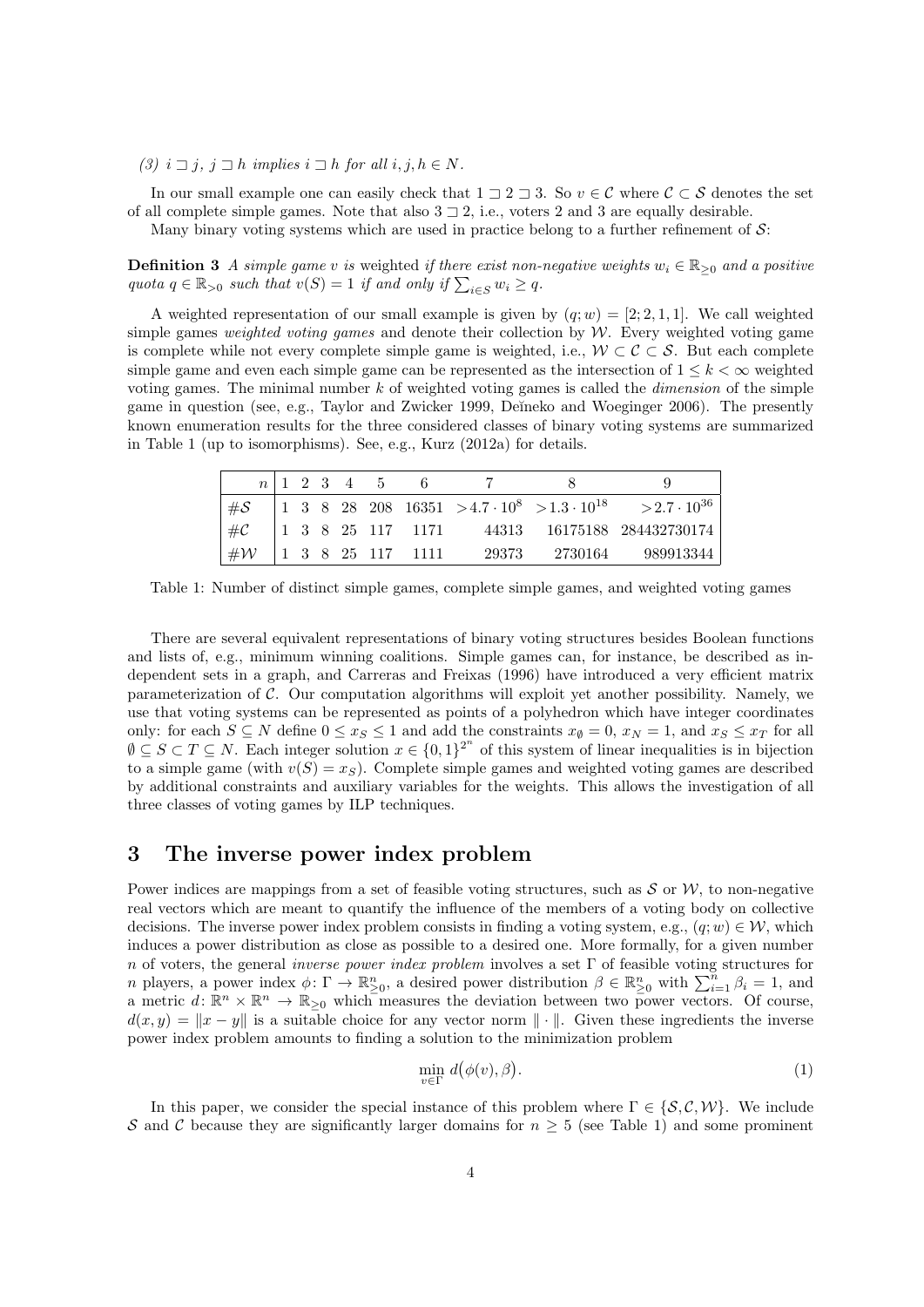real-world electoral systems fail to correspond to weighted voting games. Examples include the current voting rules (Treaty of Nice) and the future ones (Treaty of Lisbon) for the EU Council, which are 3 and 2-dimensional, respectively. We take the (normalized) Penrose-Banzhaf index  $B(v)$  as the voting power index of interest.

**Definition 4** For a given n-player simple game v the absolute Penrose-Banzhaf index  $B_i'(v)$  for player i is defined as

$$
B_i'(v) = \frac{1}{2^{n-1}} \cdot \sum_{\emptyset \subseteq S \subseteq N \setminus \{i\}} v(S \cup \{i\}) - v(S).
$$

The (normalized) Penrose-Banzhaf index (PBI)  $B_i(v)$  for player i is defined as

$$
B_i(v) = \frac{B_i'(v)}{\sum_{j=1}^n B_j'(v)}.
$$

Our distance computations will be based on the  $\|\cdot\|_1$ -norm (i.e., the sum of deviations between  $B_i(v)$  and  $\beta_i$  for all players i), the  $\|\cdot\|_{\infty}$ -norm (i.e., the maximum deviation), and a weighted version of the former. Section 4 will provide more details.

To the best of our knowledge, there exists only one (non-trivial) non-approximative result on how well the inverse problem can be solved for the PBI in the worst case. It is useful for later reference to rephrase this rather recent finding by Alon and Edelman (2010):

**Theorem 1 (Alon-Edelman)** Let  $n > k$  be positive integers, let  $\epsilon < \frac{1}{k+1}$  be a positive real, and let v be a simple game with n voters. If  $\sum_{i=k+1}^{n} B(v, i) \leq \varepsilon$ , then there exists a simple game v' with k voters such that

$$
\sum_{i=1}^{k} |B(v, i) - B(v', i)| + \sum_{i=k+1}^{n} |B(v, i) - 0| \le \frac{(2k+1)\varepsilon}{1 - (k+1)\varepsilon} + \varepsilon.
$$

So given a "large" game v with n players in which  $1 - \varepsilon$  of the total PBI (normalized to one) is concentrated amongst  $k < n$  "major" players, it is possible to ignore the  $n - k$  "minor" players, i.e., compute the PBI in the smaller game  $v'$  amongst the major players only, and make an error (in the  $\|\cdot\|_1$ -norm) of no more than the stated bound. As an example, consider the power distribution  $\beta^n = (0.75, 0.25, 0, \ldots, 0) \in \mathbb{R}_{\geq 0}^n$  for  $n \geq 2$  and choose  $k = 2, \varepsilon = \frac{1}{18}$ . Let v be a simple game involving n players with  $\sum_{i=3}^{n} \overline{B_i}(v) \leq \varepsilon = \frac{1}{18}$ , From Theorem 1 we conclude the existence of a simple game v' involving  $k = 2$  players with  $||B(v) - B(v')||_1 \le \frac{(2k+1)\varepsilon}{1-(k+1)\varepsilon} + \varepsilon = \frac{7}{18}$  (with  $B(v')$  extended naturally from  $\mathbb{R}^2_{\geq 0}$  to  $\mathbb{R}^n_{\geq 0}$ . The  $\|\cdot\|_1$ -distance between  $\beta^2$  and the three possible 2-player PBI vectors  $B(v') \in \left\{ \overline{(1,0)}, \left(\frac{1}{2}, \frac{1}{2}\right), (0,1) \right\}$  is at least  $\frac{1}{2}$ . We, therefore, have

$$
||B(v) - \beta^{n}||_1 \ge ||B(v') - \beta^{2}||_1 - ||B(v) - B(v')||_1 \ge \frac{1}{2} - \frac{7}{18} = \frac{1}{9}.
$$

If otherwise  $\sum_{i=3}^{n} B_i(v) \geq \varepsilon$  then  $||B(v) - \beta^n||_1 \geq (1 - B_1(v) - B_2(v)) + \varepsilon \geq 2\varepsilon = \frac{1}{9}$ . Hence,  $\beta^n$ cannot be approximated by the PBI of a simple game with an  $\|\cdot\|_1$ -error less than  $\frac{1}{9}$ . The latter is the sharpest possible bound obtainable from Theorem 1. It can be improved computationally to slightly more than  $\frac{14}{37}$  for  $n \le 11$  on S and for  $n \le 16$  on C and W (see Kurz 2012b).

### 4 Design of the computational investigation

When the inverse problem arises in political applications of constitutional design, PBI vectors  $\beta$  which are proportional to the square root of a population size vector  $p$  play an elevated role. The reason is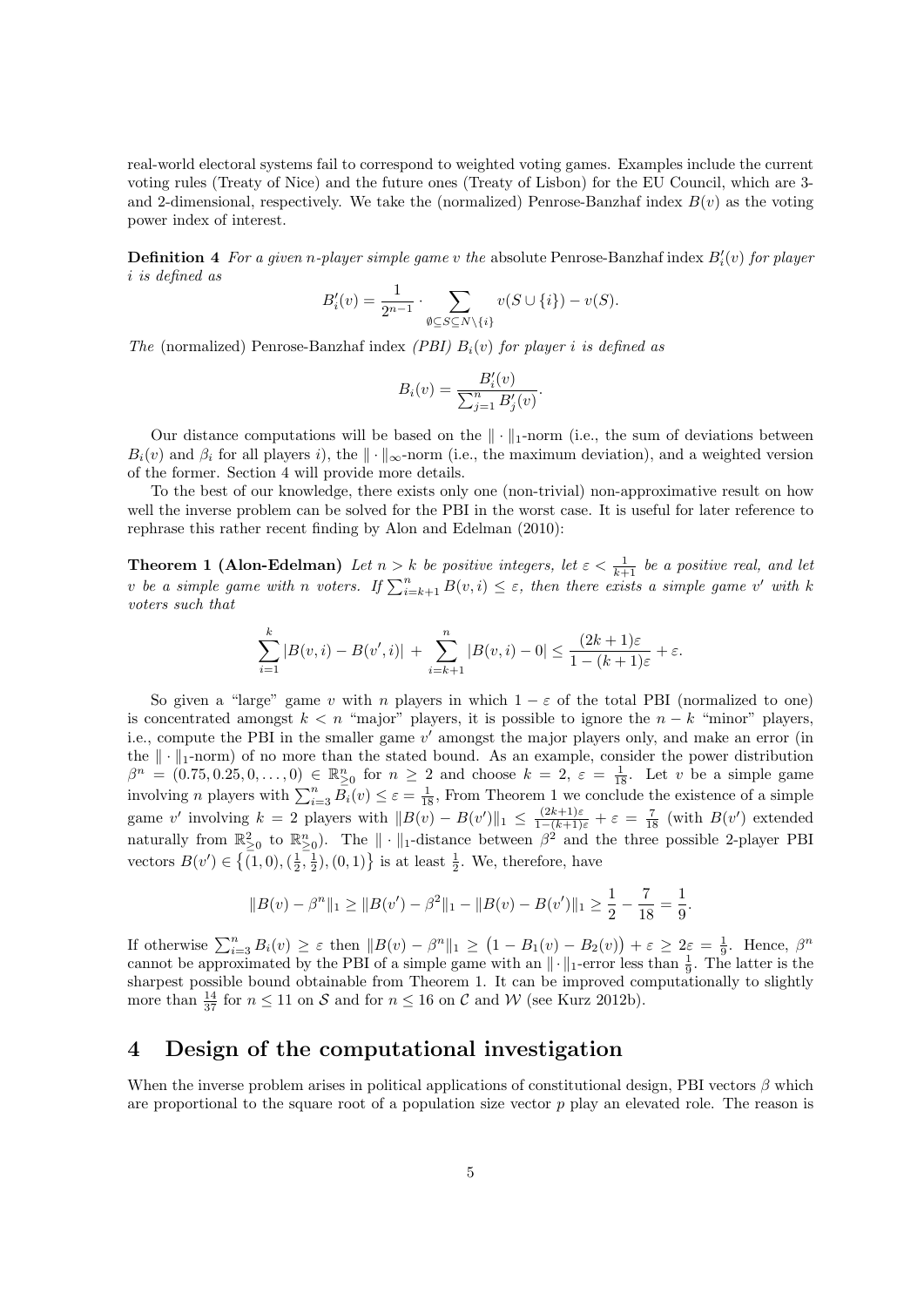that – under the probabilistic assumptions which underlie the PBI – a binary voting system v with  $B(v) = \beta$  and √

$$
\beta_i = \frac{\sqrt{p_i}}{\sum_{j=1}^n \sqrt{p_j}}.\tag{2}
$$

would equalize the voting power of citizens in a *two-tier system* in which n delegates adopt the bottomtier majority opinion of their respective constituency  $i \in \{1, \ldots, n\}$  and then cast a  $w_i$ -weighted vote in a top-tier assembly (e.g., the EU Council). See Penrose (1946), Felsenthal and Machover (1998), Kaniovski (2008) or Kurz et al. (2012) for details. We will consider this Penrose square root rule for varying n and some historical population figures in order to select target vectors  $\beta$  in our computations.

In principle, however, any vector in  $\mathbb{R}^n_{\geq 0}$  whose entries sum up to 1 might be a desired power distribution  $\beta$ . For instance, the partners of a non-profit R&D joint venture might have made relative financial contributions of  $(\frac{1}{3}, \frac{1}{3}, \frac{1}{9}, \frac{1}{9}, \frac{1}{9})$  and possibly want to align a priori voting power to this vector as well as possible. Ideally, for a given number n of voters, one would like to compare the exact and heuristic solutions to the inverse problem for all possible normalized target vectors  $\beta \in \Delta(n-1)$ , where  $\Delta(n-1)$  denotes the n−1-dimensional unit simplex. Because this is computationally infeasible, we complement our analysis of some politically motivated vectors by vectors  $\beta$  from a finite grid on  $\Delta(n-1)$ . And we resort to approximations of the exact solution when n is too large.

We will compare the (approximated) exact solution of the inverse problem on domain  $S, C$ , or W for a given desired PBI  $\beta$  with three different heuristics. They stay in the class W of weighted voting games and have in common that voting weights are set equal to the desired voting power, i.e.,  $w = \beta$ . They pick a distinct quota, and hence typically a different voting system  $v \in \mathcal{W}$ .

The first heuristic – referred to as the 50%-heuristic – just chooses  $q^{\circ} = \frac{1}{2}$ . Simple majority is arguably the most common majority rule in practice. The 50%-heuristic simply picks it and ignores the potentially large discrepancies between voting weight and voting power that can arise.

The second, more sophisticated heuristic has been suggested by Słomczyński and Życzkowski (2006, 2007). Their motivation was to implement PBI vectors proportional to the square root of population sizes in the European Union, but the heuristic applies to arbitrary target vectors. Namely, the  $q^*$ heuristic selects the quota

$$
q^* = \frac{1}{2} \cdot \left( 1 + \sqrt{\sum_i w_i^2} \right)
$$

for an arbitrary  $w = \beta \in \Delta(n-1)$ . Slomczyński and Życzkowski (2007) derive this quota by considering the random weight W which is accumulated if all coalitions  $S \subseteq N$  are *equiprobable*, as the PBI's probabilistic justifications suppose. Equiprobability at the level of coalitions is equivalent to assuming that each voter  $i \in \{1, \ldots, n\}$  joins the formed coalition independently of the others with probability  $\frac{1}{2}$ . The mean of W hence is  $\mu = \sum_{i=1}^{n} \frac{1}{2} w_i = \frac{1}{2}$  and its variance is  $\sigma^2 = \frac{1}{4} \sum_{i=1}^{n} w_i^2$ . Being the sum of independent bounded random variables, W is approximately normally distributed if n is sufficiently large and each of the weights is sufficiently small.<sup>4</sup> Assuming that this is the case and, therefore, that the discrete random variable W can be replaced by the continuous one  $\tilde{W}$ , the inflection point of the corresponding normal density of  $\tilde{W}$  is located at  $q^* = \mu + \sigma$ . Since the second derivative of  $\tilde{W}$ 's density vanishes at  $q^*$ , one can approximate the density by a linear function with reasonably high accuracy. This linear approximation then allows to establish approximate proportionality of  $B(q^*; w)$  and w. We refer to Słomczyński and Zyczkowski  $(2007)$  for details.

Our final heuristic, which we will refer to as the  $\bar{q}$ -heuristic, replaces  $q^*$  by

$$
\bar{q} = \frac{1}{2} + \frac{1}{\sqrt{\pi n}}.
$$

This quota approximates the expected value of  $q^*$  when  $\beta$  is proportional to the component-wise square root of a population size vector  $p = (p_1, \ldots, p_n)$  which is drawn from a flat Dirichlet distribution (see Słomczyński and Życzkowski 2011). The motivation for computing such an average is the following:

<sup>&</sup>lt;sup>4</sup>A key technical requirement is max<sub>j</sub>  $w_j \ll \sqrt{\sum_{i=1}^n w_i^2}$ .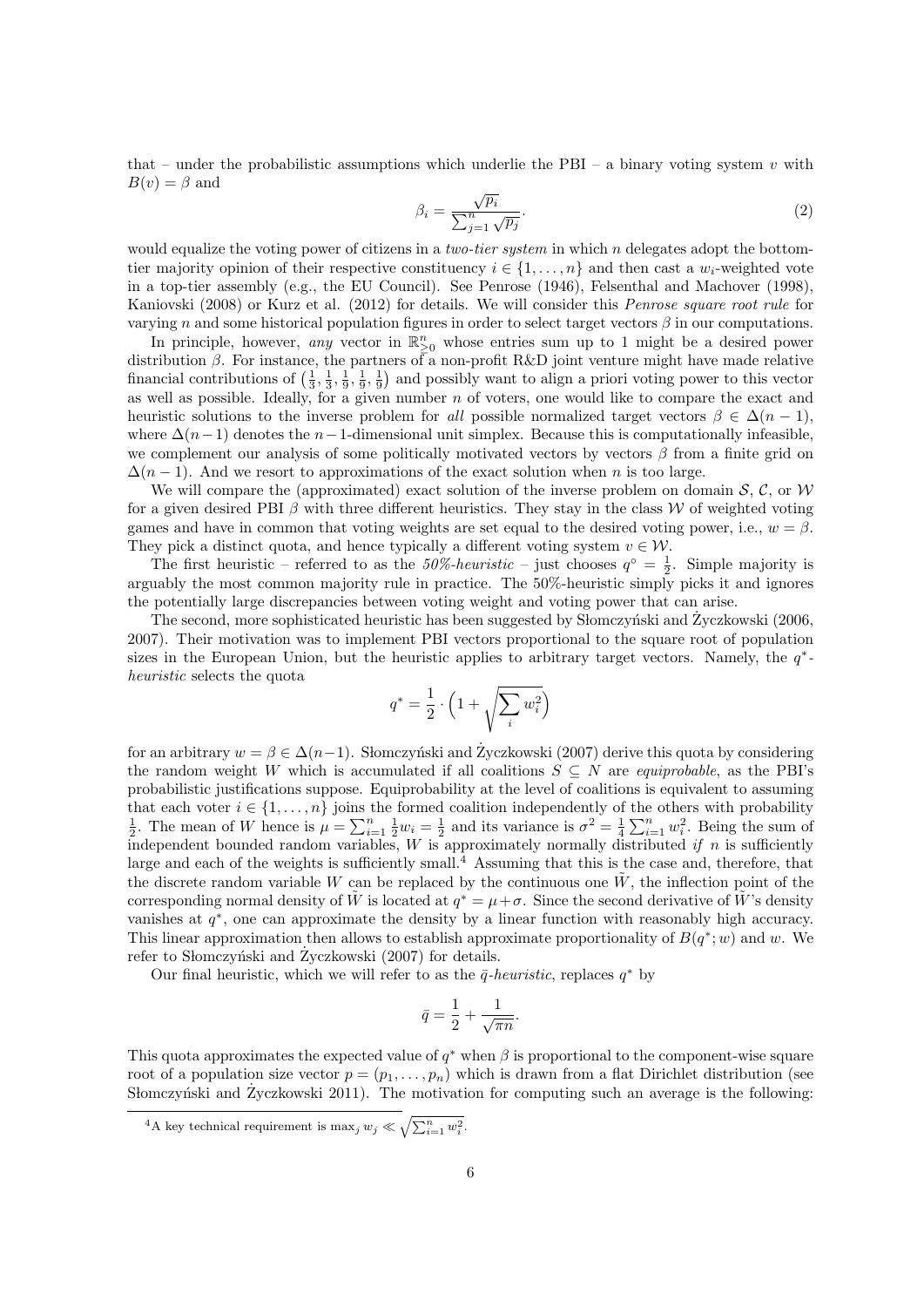even though the  $q^*$ -heuristic can approximate the Penrose square root rule  $(2)$  very transparently for a given population distribution p, frequent changes in the population would call not only for frequent changes of the heuristic's preferred voting weights w but also of the quota  $q^*$ . That current voting weights in the EU already recur to population figures, which are updated on an annual basis, suggests that weight changes may be regarded as unproblematic. A varying decision threshold – perhaps  $q = 65\%$  in one year,  $q' = 61\%$  in the next, then  $q'' = 67\%$ , etc. – however seems politically less palatable. It may then make sense to average  $q^*$  over a wide range of values for  $w = \beta \propto \sqrt{p}$ , and the  $\bar{q}$ -heuristic simply assumes that all population distributions  $p \in \Delta(n-1)$  are equally likely.<sup>5</sup> Because  $\bar{q} \to \frac{1}{2}$  as  $n \to \infty$ , the 50%-heuristic is the limit of the  $\bar{q}$ -heuristic and can be viewed as an approximation of it for not too small n.

Let us remark that investigations by Kurth (2008) have called attention to numerical problems when heuristics which involve irrational voting weights and quotas, as the  $q^*$  or  $\bar{q}$ -heuristics commonly do, are implemented. Rounding after, e.g., 4 decimal places can result in voting systems which differ significantly from what was intended. Because it is impractical to deal with weights of a hundred decimal places or more, it is attractive to work with the underlying Boolean functions or integer points of a suitable polyhedron as long as possible, and to determine minimal integer weights  $w$  and a quota q which jointly represent a given  $v \in W$  when needed.<sup>6</sup> We use this approach here whenever possible, and refer the interested reader to Freixas and Molinero (2009) or Kurz (2012a).

We calculate the globally optimal solution to the inverse problem for a given target PBI  $\beta$  by complete enumeration of the elements in the respective class of binary voting systems for  $n \leq 7$  (see Table 1). For larger n, we mostly focus on approximations of the exact solution. These are obtained either by a fast local search algorithm or, preferably, by ILP techniques. How the latter are used is explained in the Appendix. The implemented ILP-based algorithm in principle yields globally optimal solutions but is interrupted for computation time reasons when a desired precision has been reached. The key idea is to consider the integer polyhedron which contains all simple games whose PBI is less than a given factor  $\alpha > 0$  away from the desired vector  $\beta$ . If this polyhedron is empty, no such game exists and  $\alpha$  needs to be raised. If not,  $\alpha$  can be lowered. The minimal level of  $\alpha$  or an approximation with desired precision, together with the corresponding voting systems, can thus be found by the bisection method.

In evaluating the quality of the mentioned heuristics, we consider distances to the desired power vector,  $\beta$ , and to the globally optimal one,  $B(v^*)$ , in three different metrics. The first one is the metric  $d_1(x,y) := \|x-y\|_1 = \sum_{i=1}^n |x_i - y_i|$  induced by the  $\|\cdot\|_1$ -norm, which is also considered in Theorem 1. The second is the metric induced by the  $\|\cdot\|_{\infty}$ -norm, i.e.,  $d_{\infty}(x, y) := \|x - y\|_{\infty} = \max_{i \in \{1, ..., n\}} |x_i - y_i|$ . We refrain from also considering the Euclidean metric induced by the  $\|\cdot\|_2$ -norm, which has been considered, e.g., by Słomczyński and Zyczkowski  $(2007)$ . The reason is that this would turn the ILP formulation of the inverse power index problem into a *binary non-linear programming* one. This would be considerably harder to solve and add relatively little information because  $\|x\|_{\infty} \leq \|x\|_2 \leq \sqrt{n} \|x\|_{\infty}$ for all  $x \in \mathbb{R}^n$ .

More interesting, in our view, is a variation of  $d_1$  which takes the Bernoulli model that underlies the PBI and Penrose's square root rule seriously. This model assumes that all bottom-tier voters in constituency  $i \in \{1, \ldots, n\}$  cast a "yes" or "no" vote equiprobably and independently of all others. The probability for one of  $p_i$  individual voters in constituency i to be *pivotal* for the constituency's aggregate decision – i.e., to induce the *i*-delegate at the top-tier council to cast voting weight  $w_i$  in favor of "yes" by individually voting "yes", and "no" by voting "no" – is approximately  $\sqrt{2/(\pi p_i)}$ . The joint probability of a given voter being pivotal in his constituency i and of this constituency being pivotal at the top tier is hence  $B_i(v) \cdot \sqrt{2/(\pi p_i)}$ . This is why the square root PBI vector in equation (2) equalizes the indirect influence of citizens on collective decisions across constituencies. If

<sup>&</sup>lt;sup>5</sup>The expected value of the p-specific optimal quotas  $q^*(p)$  for a particular (e.g., Dirichlet) distribution of p, of course, need not coincide with the quota that is optimal when  $p$  is treated as a random variable. Stochastic optimization techniques are likely to yield a somewhat better  $q$ -heuristic than the one suggested by Słomczyński and Zyczkowski (2011).

 $6A$  minimal integer representation of a weighted voting game has the additional advantage that the PBI and other power indices can be computed most efficiently.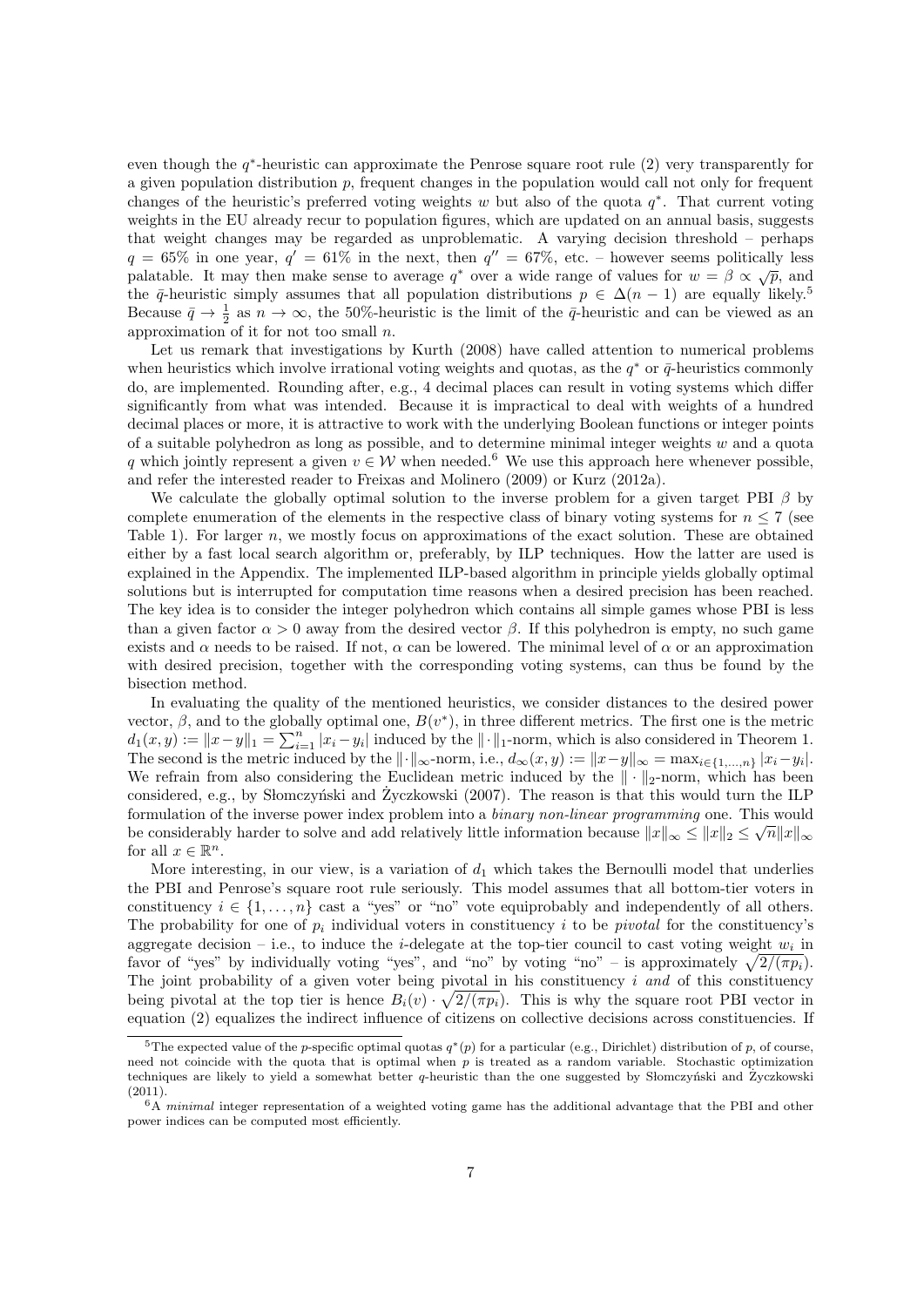one now weights any deviation between the probability for a given voter in constituency  $i$  to be doubly pivotal and the egalitarian ideal of  $\beta_i \cdot \sqrt{2/(\pi p_i)}$  with  $\beta_i = \sqrt{p_i}/\sum_{j=1}^n \sqrt{p_j}$  equally, then the total misrepresentation associated with the top-tier voting system  $v$  amounts to

$$
\sum_{i=1}^{n} p_i \cdot |\beta_i - B_i(v)| \cdot \sqrt{2/(\pi p_i)} = c \cdot \sum_{i=1}^{n} \sqrt{p_i} \cdot |\beta_i - B_i(v)|
$$

for  $c > 0$ . Whenever the desired vector  $\beta$  is derived from Penrose's square root rule and a vector p which represents EU population data, we will, therefore, also consider the variation of metric  $d_1$  which weights absolute deviations by the square root of relative population, i.e., study the metric<sup>7</sup>

$$
d'_1(x,y) := \sum_{i=1}^n \sqrt{\frac{p_i}{\sum_{j=1}^n p_j}} \cdot |x_i - y_i|.
$$

### 5 Computational results

In this section we present our numerical results. Subsection 5.1 considers the EU Council of Ministers as a prototype of a real-world weighted voting system. We then look at the entire space of possible power distributions for  $n \leq 7$  and a random sample thereof in Subsection 5.2. In order to study analytically how deviations between heuristics and actual optimization depend on  $n$ , we investigate a particular parametric example in Subsection 5.3.

#### 5.1 Examples of real-world weighted voting systems

We consider the (EEC or EC or) EU Council of Ministers in the years 1958, 1973, 1981, 1986, 1995, 2006, and 2011 with respectively  $n \in \{6, 9, 10, 12, 15, 25, 27\}$  members. The historical population data for  $n \in \{6, \ldots, 15\}$  are taken from Felsenthal and Machover (1998, sec. 5.3), the data for  $n \in \{25, 27\}$ are official Eurostat figures downloaded on 19.01.2012. The desired power distribution  $\beta$  is computed by Penrose's square root rule (see equation (2)).

In Tables 2–4 we compare the three considered heuristics under different metrics with the optimal solution of the inverse power index problem, where we distinguish  $S$ , C, and W as the set of feasible voting structures. Besides the absolute deviations measured in the respective metric we also report a relative measure: if the deviation of a certain heuristic is given by  $\delta$  and that of the optimal solution  $v^* \in \mathcal{S}$  is  $\alpha$  – this is the *unavoidable* absolute "error" associated with the given instance of the inverse problem – then the tables report the *avoidable error*  $(\delta - \alpha)/\alpha$  relative to global optimization in S (labeled  $\mathcal{S}\text{-error}$  in the tables). A value of 1, e.g., means that the heuristic's approximation error is twice the unavoidable one. The "†"-symbol indicates that the stated value is not computationally proven to be optimal: for simple games and  $n = 9$ , for instance, we stopped the ILP solution process after memory usage of 31 GB and 18461700 branch-and-bound nodes; for  $n = 10$ , we interrupted after 301 GB and 16735508 nodes. Light figures for S or C represent lower bounds inferred from  $W$ , and "∞" entries indicate deviations by factors greater than 500.

Independently of the chosen metric,<sup>8</sup> the tables show: (i) the approximation errors of the heuristics and the optimal solutions in W (and a fortiori in C and S) tend to zero as n increases; (ii) except for  $n = 9$ , the  $q^*$ - and the  $\bar{q}$ -heuristics perform noticeably better than the 50%-heuristic; (iii) the  $q^*$ and  $\bar{q}$ -heuristics produce comparable errors for  $n \leq 15$  but differ significantly for  $n > 15$ ; (iv) the respective optimal weighted games  $v^{***} \in W$  yield deviations that are only moderately higher than those of  $v^* \in \mathcal{S}$ ; and (v) the relative errors of the heuristics compared to either  $v^* \in \mathcal{S}$  or  $v^{**} \in \mathcal{W}$  are sizeable even for small  $n \leq 15$  and become huge for  $n > 25$ .

<sup>&</sup>lt;sup>7</sup>Consideration of a similar variation of  $d_{\infty}$  broadly confirms the comparisons based on  $d_1$ ,  $d'_1$ , and  $d_{\infty}$ .

<sup>&</sup>lt;sup>8</sup>Note that the three metrics behave differently when, e.g., distance between  $(1,0,\ldots,0)$  and  $(\frac{1}{n},\ldots,\frac{1}{n}) \in \Delta(n-1)$ is considered for increasing n. Deviations should, therefore, be compared only within and not across tables.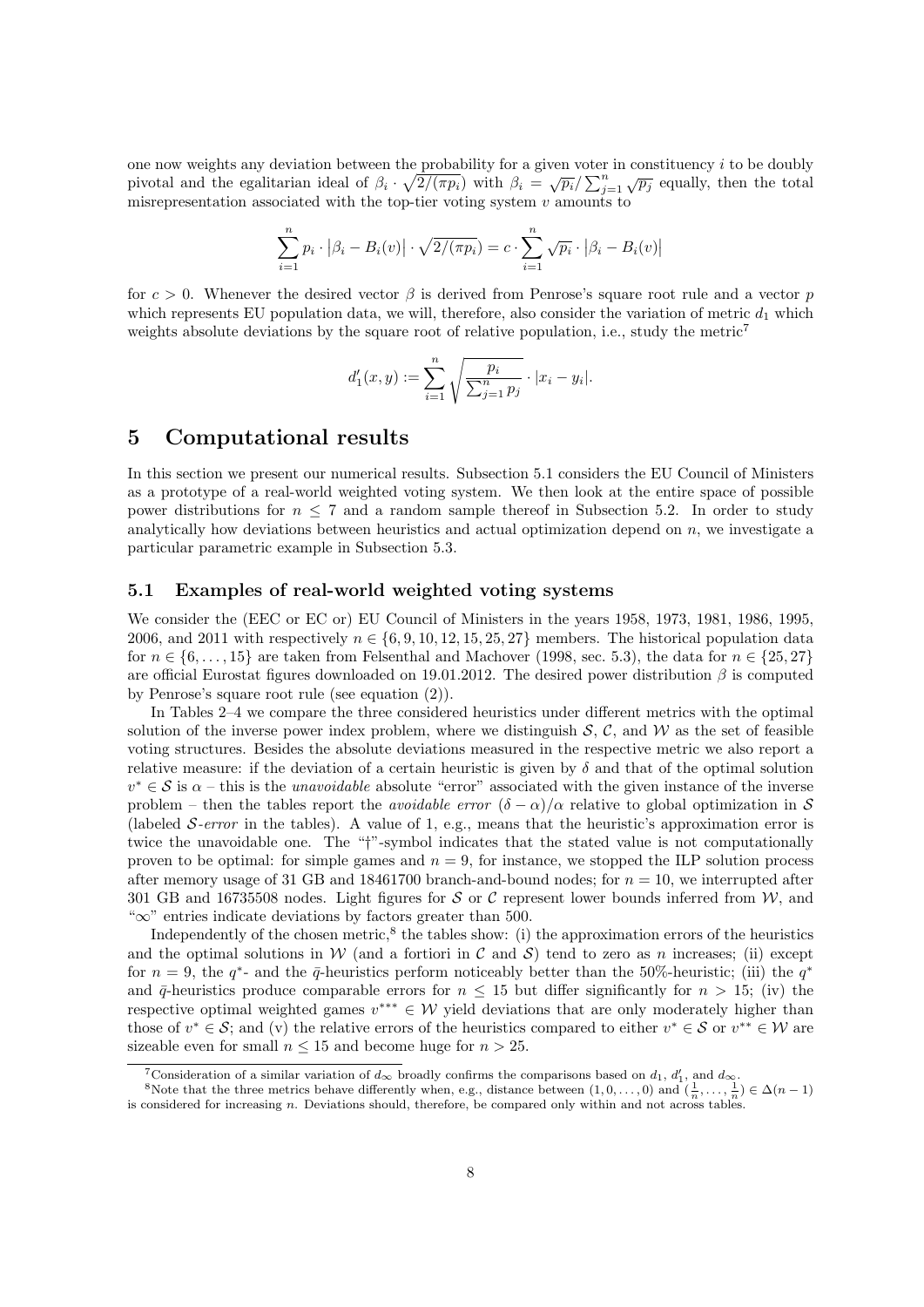|             | $v^* \in \mathcal{S}$ | $v^{**} \in \mathcal{C}$ | $v^{***}\in\mathcal{W}$ | $50\%$ -heuristic |                  |                            | $q^*$ -heuristic           | $\bar{q}$ -heuristic  |                  |
|-------------|-----------------------|--------------------------|-------------------------|-------------------|------------------|----------------------------|----------------------------|-----------------------|------------------|
| $n_{\rm c}$ | $d_1$                 | $d_1$                    | $d_1$                   | $d_1$             | $S\text{-error}$ | $d_1$                      | $\mathcal{S}\text{-error}$ | $d_1$                 | $S\text{-error}$ |
| 6           | 0.051857              | 0.051857                 | 0.051857                | 0.300398          | 4.79             | 0.091100                   | 0.76                       | 0.091100              | 0.76             |
| 9           | $0.005294^{\dagger}$  | 0.008641                 | 0.010359                | 0.065528          | 11.38            | 0.060195                   | 10.37                      | 0.069792              | 12.18            |
| 10          | $0.002639^{\dagger}$  | 0.004840                 | $0.072186^{\dagger}$    | 0.038751          | 13.68            | 0.033229                   |                            | $11.59 \mid 0.026466$ | 9.03             |
| 12          | $0.002344^{\dagger}$  | $0.002937^{\dagger}$     | $0.005170^{\dagger}$    | 0.028700          |                  | $11.24 \mid 0.019827$ 7.46 |                            | 0.019827              | 7.46             |
| 15          | 0.000476              | 0.000476                 | $0.000476^{\dagger}$    | 0.026742          | 55.18            | 0.006820                   | 13.33                      | 0.006361              | 12.36            |
| 25          | 0.000000              | 0.000000                 | 0.000000 <sup>†</sup>   | 0.019422          | $``\infty"$      | 0.000744                   | $\lq\infty$ "              | 0.003096              | $``\infty"$      |
| 27          | 0.000000              | 0.000000                 | $0.000000^{\dagger}$    | 0.018003          | $\lq\infty$ "    | 0.000633                   | $\lq\infty$ "              | 0.002457              | $``\infty"$      |

Table 2: Performance for Penrose square root targets in the  $d_1$ -metric (1958–2011 EU data)

The last observation is probably the most interesting: whenever one seeks an optimal solution of the inverse power index problem, all three heuristics are unsatisfactory from a pure operations research perspective. The heuristic solutions can be improved by very large factors, and this becomes more rather than less pronounced as  $n$  grows. Of course, from an applied point of view the absolute approximation errors get so small for large  $n$  that they may be regarded as negligible. But they may still be relevant. In order to see what a deviation at the 5th decimal place means consider, e.g., the Penrose square root power distribution  $\beta^{27}$  for the EU Council from 2011 and compare it to  $\beta^{27}$  which would result if 50000 people moved from Germany to France or were mis-counted in the statistics. Then  $\|\beta^{27} - \beta^{27'} \|_1 \approx 0.0000634$ .

|             | $v^* \in \mathcal{S}$        | $v^{**} \in \mathcal{C}$ | $v^{***}\in\mathcal{W}$ |          | $50\%$ -heuristic | $q^*$ -heuristic |                            | $\bar{q}$ -heuristic |                            |
|-------------|------------------------------|--------------------------|-------------------------|----------|-------------------|------------------|----------------------------|----------------------|----------------------------|
| $n_{\rm c}$ | $d_{1}^{\prime}$             | $d_1'$                   | $d_1'$                  |          | $S\text{-error}$  | $d_{1}^{\prime}$ | $\mathcal{S}\text{-error}$ | $d_1'$               | $\mathcal{S}\text{-error}$ |
| 6           | $\mid 0.018967$              | 0.021487                 | 0.021487                | 0.110284 | 4.81              | 0.027465         | 0.45                       | 0.027465             | 0.45                       |
| 9           | $\pm 0.001902^{\dagger}$     | 0.002752                 | 0.003513                | 0.019015 | $9.00\pm$         | 0.018935         | 8.96                       | 0.017643             | 8.28                       |
|             | $10 \mid 0.000803^{\dagger}$ | $0.001502^{\dagger}$     | $0.001909^{\dagger}$    | 0.008893 | 10.07             | 0.007325         |                            | $8.12 \mid 0.005489$ | 5.84                       |
|             | $12 0.000309^{\dagger}$      | $0.001164^{\dagger}$     | $0.000810^{\dagger}$    | 0.007840 | 24.37             | 0.004005         | 11.96                      | 0.004005             | 11.96                      |
| 15          | 0.000152                     | 0.000152                 | $0.000152^{\dagger}$    | 0.007790 | 50.26             | 0.001230         | 7.09                       | 0.001554             | 9.23                       |
| 25          | 0.000000                     | 0.000000                 | $0.000000^{\dagger}$    | 0.004874 | $``\infty"$       | 0.000213         | $``\infty"$                | 0.000751             | $``\infty"$                |
| 27          | 0.000000                     | 0.000000                 | 0.000000 <sup>†</sup>   | 0.004411 | " $\infty$ "      | 0.000176         | $\lq\infty$ "              | 0.000578             | $``\infty"$                |

Table 3: Performance for Penrose square root targets in the  $d'_1$ -metric (1958–2011 EU data)

|                  | $v^* \in \mathcal{S}$        | $v^{**} \in \mathcal{C}$ | $v^{***} \in \mathcal{W}$ | $50\%$ -heuristic |                  | $q^*$ -heuristic                        |                                      | $\bar{q}$ -heuristic        |              |
|------------------|------------------------------|--------------------------|---------------------------|-------------------|------------------|-----------------------------------------|--------------------------------------|-----------------------------|--------------|
| $\boldsymbol{n}$ | $d_{\infty}$                 | $d_{\infty}$             | $d_{\infty}$              | $d_{\infty}$      | $S\text{-error}$ | $d_{\infty}$                            | $S\text{-error}$                     | $d_{\infty}$                | $S$ -error   |
| 6                | 0.014948                     | 0.014948                 | 0.014948                  | 0.082758          | 4.54             | 0.032728                                | 1.19                                 | 0.032728                    | 1.19         |
|                  | $9   0.001498^{\dagger}$     | 0.001840                 | 0.002240                  |                   |                  | $0.019238$ 11.84 0.015909               | 9.62                                 | 0.023179                    | 14.47        |
|                  | $10 \mid 0.000575^{\dagger}$ | $0.001500^{\dagger}$     | $0.001960^{\dagger}$      |                   |                  | $0.011574$ 19.13 0.006316               |                                      | $9.98 \mid 0.009721$        | 15.91        |
|                  | $12   0.000229^{\dagger}  $  | $0.000580^{\dagger}$     | $0.000865^{\dagger}$      |                   |                  | $0.007940$ 33.67 $\vert 0.005756 \vert$ |                                      | $24.13 \mid 0.005756$ 24.13 |              |
|                  | $15 \mid 0.000066$           | 0.000066                 | $0.000066^{\dagger}$      | 0.005923          | 88.74            | 0.001798                                |                                      | $-26.24 \pm 0.001202$       | 17.21        |
| 25               | 0.000000                     | 0.000000                 | $0.000000^{\dagger}$      | 0.003834          | " $\infty$ "     | 0.000173                                | $\lq\infty$ "                        | 0.000384                    | $``\infty"$  |
| 27               | 0.000000                     | 0.000000                 | $0.000000^{\dagger}$      | 0.003434          | " $\infty$ "     | 0.000156                                | $\lbrack\lbrack\infty\rbrack\rbrack$ | 0.000277                    | " $\infty$ " |

Table 4: Performance for Penrose square root targets in the  $d_{\infty}$ -metric (1958–2011 EU data)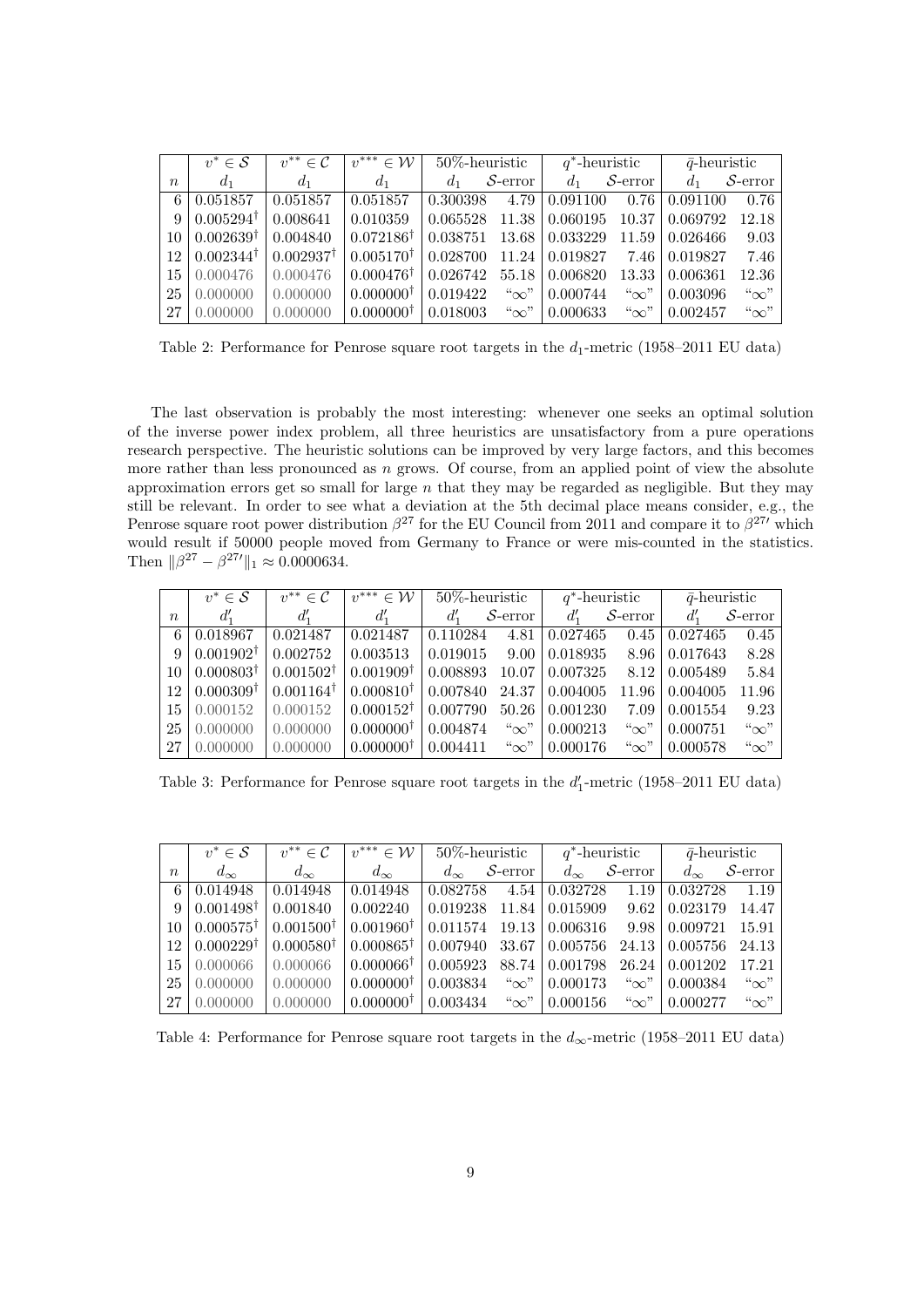#### 5.2 Finite grid of objective vectors

Every vector in  $\mathbb{R}^n_{\geq 0}$  whose entries sum to 1 can, in principle, be a desired power distribution in a specific context. We approximate this infinite space by a discrete grid. We impose  $\beta_1 \geq \beta_2 \geq \ldots \geq \beta_n$ and let the desired power of the first  $n-1$  voters be an integral multiple of  $s = 0.01$ .<sup>9</sup> So given n and s, a finite set of desired power distributions arises, which we call grid points.<sup>10</sup> Table 5 reports key statistics for the distribution of unavoidable deviations from the ideal vectors in the  $d_1$  and  $d_{\infty}$ -metrics: its median, average, 10%, 5%, and 1%-percentile. The deviation figures are based on the respective exact solutions in W for  $n \leq 7$  and approximations thereof for larger n. A number of grid points in parentheses indicates the size of the considered random sample whenever only a subset of all grid points could be dealt with. The deviation statistics in the corresponding row (in light color) involve a sample error in addition to the small error of using a conventional local search algorithm instead of global optimization in  $W$ .

|                  | #grid   |         |       | $d_1$ -metric |       |       |       |       | $d_{\infty}$ -metric |         |       |
|------------------|---------|---------|-------|---------------|-------|-------|-------|-------|----------------------|---------|-------|
| $\boldsymbol{n}$ | points  | med.    | av.   | 10%           | $5\%$ | $1\%$ | med.  | av.   | 10%                  | $5\%$   | $1\%$ |
| $\overline{2}$   | 51      | 0.240   | 0.245 | 0.040         | 0.020 | 0.000 | 0.120 | 0.123 | 0.020                | 0.010   | 0.000 |
| 3                | 858     | 0.240   | 0.229 | 0.100         | 0.073 | 0.027 | 0.120 | 0.115 | 0.050                | 0.037   | 0.013 |
| 4                | 7519    | 0.160   | 0.162 | 0.087         | 0.067 | 0.040 | 0.070 | 0.071 | 0.040                | 0.030   | 0.017 |
| 5                | 41334   | 0.100   | 0.112 | 0.060         | 0.052 | 0.033 | 0.040 | 0.042 | 0.023                | 0.020   | 0.011 |
| 6                | 160668  | 0.066   | 0.077 | 0.040         | 0.036 | 0.021 | 0.022 | 0.025 | 0.013                | 0.011   | 0.008 |
| 7                | 477213  | 0.041   | 0.051 | 0.026         | 0.021 | 0.017 | 0.012 | 0.015 | 0.008                | 0.007   | 0.005 |
| 8                | (10000) | 0.042   | 0.046 | 0.026         | 0.023 | 0.017 | 0.012 | 0.014 | 0.007                | 0.006   | 0.005 |
| 9                | (10000) | 0.032   | 0.035 | 0.020         | 0.018 | 0.014 | 0.008 | 0.010 | 0.005                | (0.004) | 0.003 |
| 10               | (10000) | 0.025   | 0.027 | 0.016         | 0.014 | 0.011 | 0.006 | 0.007 | 0.004                | 0.003   | 0.003 |
| 11               | (10000) | 0.020   | 0.022 | 0.013         | 0.012 | 0.009 | 0.005 | 0.005 | 0.003                | 0.002   | 0.002 |
| 12               | (10000) | 0.016   | 0.018 | 0.011         | 0.009 | 0.007 | 0.004 | 0.004 | 0.002                | 0.002   | 0.001 |
| 13               | (10000) | 0.013   | 0.014 | 0.008         | 0.007 | 0.006 | 0.003 | 0.003 | 0.002                | (0.001) | 0.001 |
| 14               | (10000) | (0.010) | 0.011 | 0.006         | 0.006 | 0.004 | 0.002 | 0.002 | 0.001                | (0.001) | 0.001 |
| 15               | 10000   | 0.008   | 0.009 | 0.005         | 0.004 | 0.003 | 0.002 | 0.002 | (0.001)              | (1.001) | 0.001 |

Table 5: Distribution of unavoidable absolute deviations  $d_1(\beta, B(v^*)$  and  $d_\infty(\beta, B(v^*)$ 

Tables 6–8 report analogous statistics for the distribution of absolute distances for the three heuristics (considering each grid point for  $n \leq 11$  and samples from the respective grid for  $n > 11$ ). A comparison of the respective deviation statistics with those in Table 5 confirm the observations that were made for the very specific grid points derived from Penrose's square root rule in Section 5.1: the average and each reported percentile of the avoidable deviations decrease in n. They can be regarded as small in absolute terms, but they are sizeable in relative terms. Again the 50%-heuristic is clearly outperformed (in the sense of first order stochastic dominance) by the  $q^*$  and  $\bar{q}$ -heuristics for  $n \geq 3$ .

#### 5.3 Analytical example

That relative deviations between the considered heuristics and globally optimal solutions need not disappear for  $n \to \infty$  can be seen very transparently by considering the desired power distribution

$$
\beta^n := \frac{1}{2n-1}(\overbrace{2,\ldots,2}^{n-1, \text{ twos}}, 1)
$$

<sup>&</sup>lt;sup>9</sup>The desired power of the *n*-th voter is implied by the sum condition.

<sup>&</sup>lt;sup>10</sup>Step size s has to be chosen with care: the number of grid points can be intractably great already for small n if s is too small. But a larger s induces a coarser grid of feasible target vectors. This becomes more and more problematic as n increases because of the corresponding natural decrease of an individual voter's relative power (on average equal to  $1/n$ ). Choosing  $s = 0.03$ , for instance, would result in only 297 different grid points (i.e., distinct power distributions with  $\beta_1 \ge \beta_2 \ge \ldots \ge \beta_n$  and  $\beta_i = k_i s$  for  $k_i \in \mathbb{N}$ ) for  $n = 17$  as opposed to 1297 points for  $n = 8$ .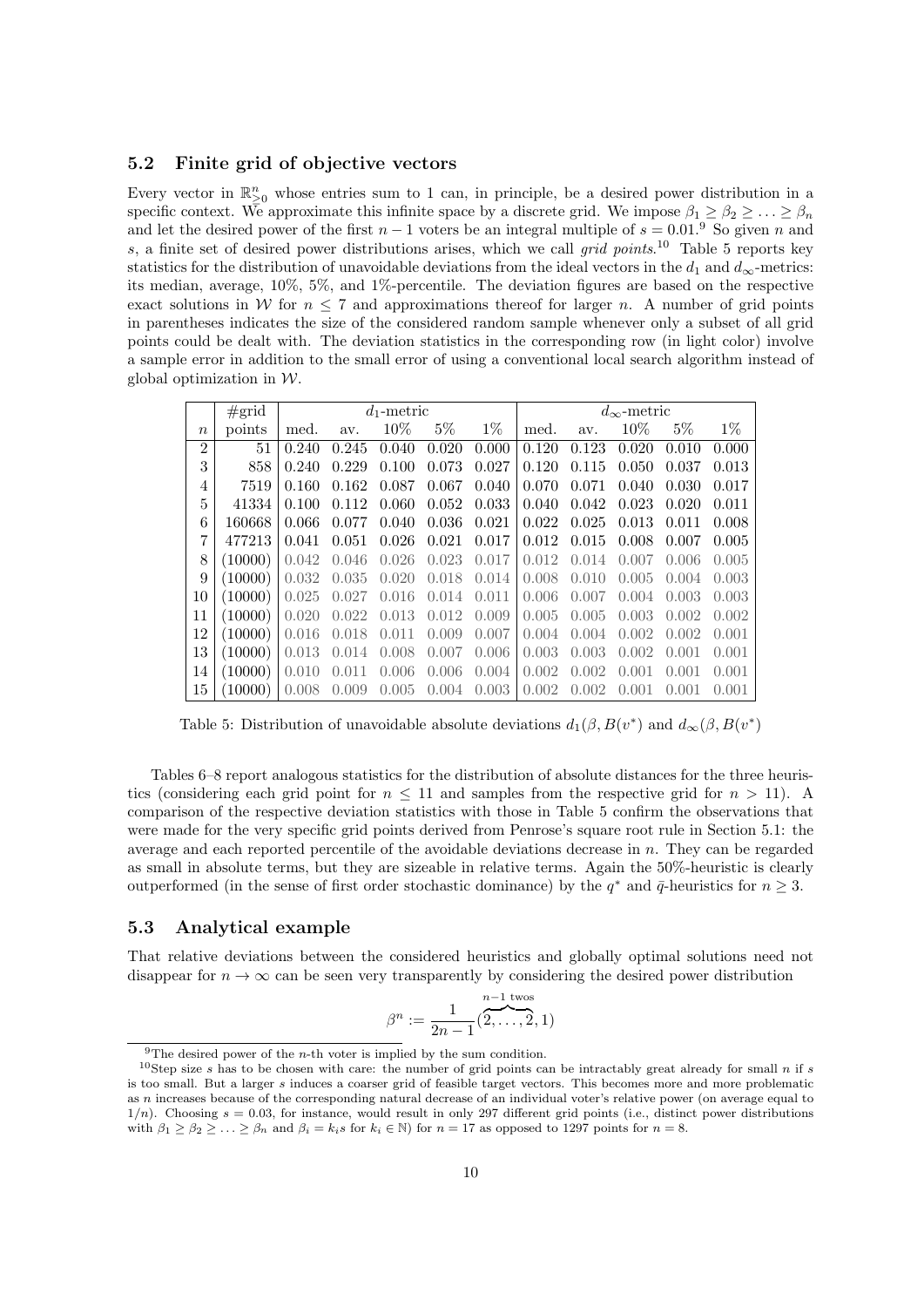|                | $\#grid$ |       |       | $d_1$ -metric |       |       |         |       | $d_{\infty}$ -metric |         |       |
|----------------|----------|-------|-------|---------------|-------|-------|---------|-------|----------------------|---------|-------|
| $\it n$        | points   | med.  | av.   | 10%           | $5\%$ | $1\%$ | med.    | av.   | 10%                  | $5\%$   | $1\%$ |
| $\overline{2}$ | 51       | 0.480 | 0.480 | 0.080         | 0.020 | 0.000 | 0.240   | 0.240 | 0.040                | 0.010   | 0.000 |
| 3              | 858      | 0.563 | 0.562 | 0.200         | 0.140 | 0.060 | 0.282   | 0.281 | 0.100                | 0.070   | 0.030 |
| 4              | 7519     | 0.427 | 0.512 | 0.207         | 0.160 | 0.087 | 0.210   | 0.251 | 0.087                | 0.067   | 0.037 |
| 5              | 41334    | 0.340 | 0.446 | 0.165         | 0.129 | 0.077 | 0.150   | 0.208 | 0.063                | 0.049   | 0.029 |
| 6              | 160668   | 0.293 | 0.383 | 0.129         | 0.105 | 0.067 | 0.117   | 0.173 | 0.045                | 0.036   | 0.023 |
| 7              | 477213   | 0.240 | 0.330 | 0.102         | 0.081 | 0.053 | 0.093   | 0.146 | 0.033                | 0.026   | 0.016 |
| 8              | 1145180  | 0.200 | 0.289 | 0.080         | 0.064 | 0.043 | 0.076   | 0.127 | 0.025                | 0.019   | 0.012 |
| 9              | 2320234  | 0.170 | 0.256 | 0.066         | 0.053 | 0.036 | 0.064   | 0.112 | 0.019                | 0.015   | 0.009 |
| 10             | 4094767  | 0.147 | 0.230 | 0.056         | 0.045 | 0.031 | 0.055   | 0.101 | 0.016                | 0.012   | 0.008 |
| 11             | 6449747  | 0.129 | 0.210 | 0.049         | 0.040 | 0.028 | 0.048   | 0.092 | 0.013                | 0.010   | 0.006 |
| 12             | (100000) | 0.031 | 0.036 | 0.020         | 0.018 | 0.014 | 0.008   | 0.010 | (0.004)              | (0.004) | 0.003 |
| 13             | (100000) | 0.026 | 0.029 | 0.017         | 0.015 | 0.012 | 0.006   | 0.008 | 0.003                | 0.003   | 0.002 |
| 14             | (100000) | 0.022 | 0.024 | 0.015         | 0.013 | 0.011 | 0.005   | 0.006 | 0.003                | 0.002   | 0.002 |
| 15             | 100000   | 0.019 | 0.021 | 0.013         | 0.012 | 0.010 | (0.004) | 0.005 | 0.002                | 0.002   | 0.002 |

Table 6: Distribution of absolute deviations for the 50%-heuristic

|                | #grid    |         |       | $d_1$ -metric |       |       |       |         | $d_{\infty}$ -metric |           |       |
|----------------|----------|---------|-------|---------------|-------|-------|-------|---------|----------------------|-----------|-------|
| $\it{n}$       | points   | med.    | av.   | $10\%$        | $5\%$ | $1\%$ | med.  | av.     | $10\%$               | $5\%$     | $1\%$ |
| $\overline{2}$ | 51       | 0.480   | 0.480 | 0.080         | 0.020 | 0.000 | 0.240 | 0.240   | 0.040                | 0.010     | 0.000 |
| 3              | 858      | 0.380   | 0.425 | 0.160         | 0.107 | 0.040 | 0.190 | 0.213   | 0.080                | 0.053     | 0.020 |
| 4              | 7519     | 0.340   | 0.366 | 0.160         | 0.120 | 0.060 | 0.145 | 0.170   | 0.065                | 0.050     | 0.025 |
| 5              | 41334    | 0.271   | 0.306 | 0.133         | 0.107 | 0.066 | 0.110 | 0.134   | 0.052                | 0.040     | 0.024 |
| 6              | 160668   | 0.220   | 0.256 | 0.108         | 0.087 | 0.058 | 0.085 | 0.108   | 0.037                | 0.030     | 0.020 |
| 7              | 477213   | 0.180   | 0.216 | 0.084         | 0.069 | 0.046 | 0.065 | 0.089   | 0.026                | 0.021     | 0.014 |
| 8              | 1145180  | 0.150   | 0.183 | 0.063         | 0.051 | 0.034 | 0.053 | 0.074   | 0.019                | 0.015     | 0.010 |
| 9              | 2320234  | 0.125   | 0.157 | 0.048         | 0.038 | 0.025 | 0.043 | 0.063   | 0.013                | 0.010     | 0.006 |
| 10             | 4094767  | 0.104   | 0.137 | 0.036         | 0.028 | 0.018 | 0.035 | 0.055   | 0.010                | 0.007     | 0.004 |
| 11             | 6449747  | 0.087   | 0.121 | 0.028         | 0.021 | 0.013 | 0.029 | 0.049   | 0.007                | 0.005     | 0.003 |
| 12             | (100000) | 0.017   | 0.021 | 0.009         | 0.008 | 0.006 | 0.004 | 0.005   | 0.002                | 0.002     | 0.001 |
| 13             | (100000) | 0.012   | 0.015 | 0.006         | 0.005 | 0.004 | 0.003 | (0.004) | 0.001                | 0.001     | 0.001 |
| 14             | (100000) | 0.008   | 0.011 | 0.004         | 0.004 | 0.003 | 0.002 | 0.003   | (0.001)              | 0.001     | 0.000 |
| 15             | 100000   | (0.005) | 0.008 | 0.003         | 0.003 | 0.002 | 0.001 | 0.002   | (0.001)              | (1)(1)(1) | 0.000 |

Table 7: Distribution of absolute deviations for the  $q^*$ -heuristic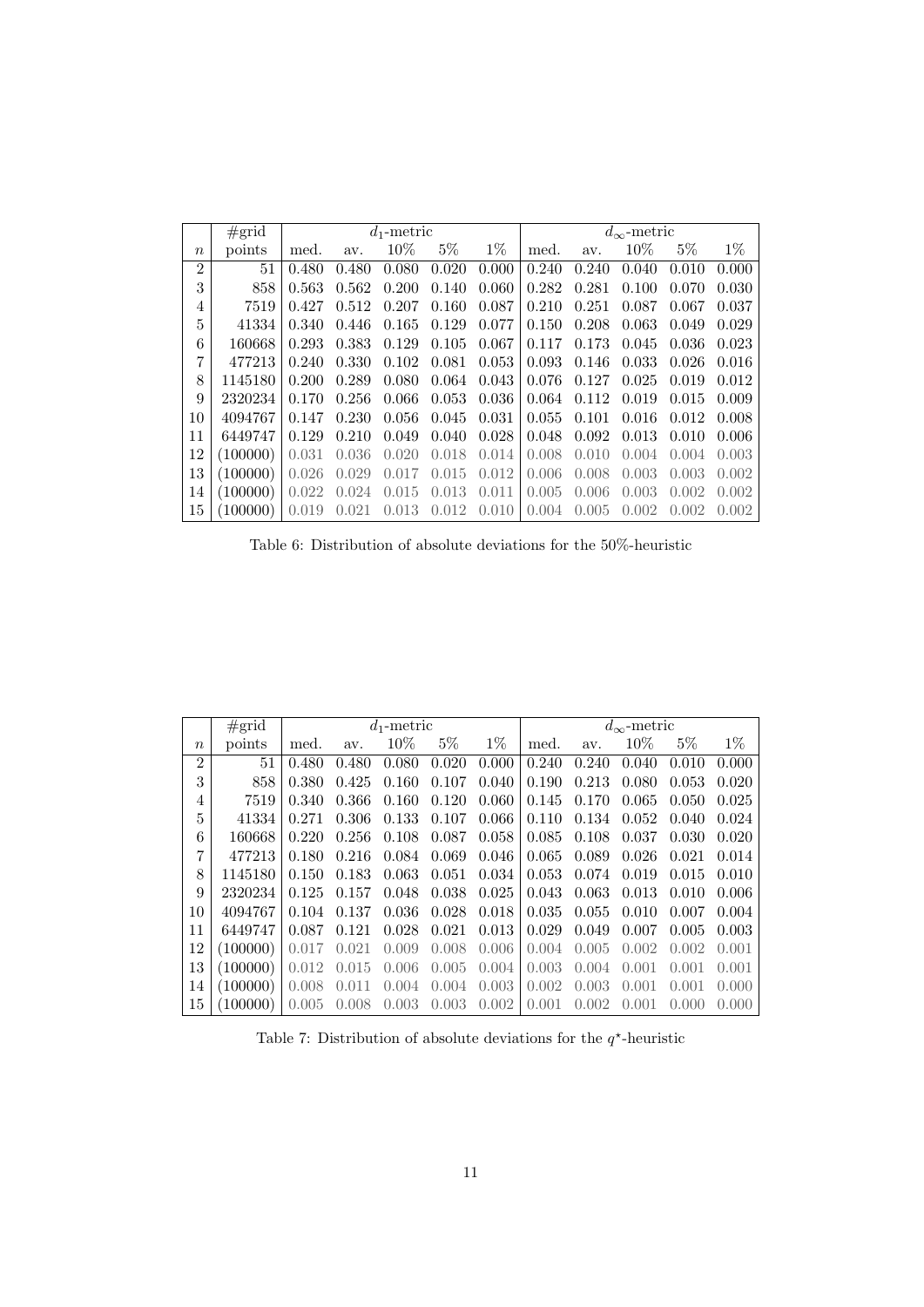|                | #grid    |       |       | $d_1$ -metric |       |       |       |       | $d_{\infty}$ -metric |       |       |
|----------------|----------|-------|-------|---------------|-------|-------|-------|-------|----------------------|-------|-------|
| $\it n$        | points   | med.  | av.   | 10%           | $5\%$ | $1\%$ | med.  | av.   | 10%                  | $5\%$ | $1\%$ |
| $\overline{2}$ | 51       | 0.280 | 0.327 | 0.040         | 0.020 | 0.000 | 0.140 | 0.164 | 0.020                | 0.010 | 0.000 |
| 3              | 858      | 0.320 | 0.334 | 0.140         | 0.100 | 0.040 | 0.160 | 0.167 | 0.070                | 0.050 | 0.020 |
| 4              | 7519     | 0.300 | 0.305 | 0.150         | 0.113 | 0.060 | 0.130 | 0.138 | 0.065                | 0.050 | 0.025 |
| 5              | 41334    | 0.247 | 0.261 | 0.132         | 0.101 | 0.060 | 0.100 | 0.109 | 0.050                | 0.040 | 0.023 |
| 6              | 160668   | 0.200 | 0.220 | 0.103         | 0.085 | 0.056 | 0.075 | 0.086 | 0.035                | 0.028 | 0.019 |
| 7              | 477213   | 0.153 | 0.181 | 0.077         | 0.063 | 0.043 | 0.055 | 0.067 | 0.024                | 0.020 | 0.013 |
| 8              | 1145180  | 0.117 | 0.148 | 0.056         | 0.046 | 0.032 | 0.040 | 0.052 | 0.016                | 0.013 | 0.009 |
| 9              | 2320234  | 0.093 | 0.125 | 0.042         | 0.034 | 0.024 | 0.030 | 0.043 | 0.012                | 0.009 | 0.006 |
| 10             | 4094767  | 0.073 | 0.106 | 0.031         | 0.025 | 0.017 | 0.023 | 0.036 | 0.008                | 0.006 | 0.004 |
| 11             | 6449747  | 0.065 | 0.094 | 0.025         | 0.020 | 0.013 | 0.021 | 0.032 | 0.006                | 0.005 | 0.003 |
| 12             | (100000) | 0.017 | 0.021 | 0.009         | 0.008 | 0.006 | 0.004 | 0.005 | 0.002                | 0.002 | 0.001 |
| 13             | (100000) | 0.012 | 0.015 | 0.006         | 0.006 | 0.004 | 0.003 | 0.004 | 0.001                | 0.001 | 0.001 |
| 14             | (100000) | 0.008 | 0.011 | 0.004         | 0.004 | 0.003 | 0.002 | 0.002 | 0.001                | 0.001 | 0.001 |
| 15             | (100000) | 0.006 | 0.008 | 0.003         | 0.003 | 0.002 | 0.001 | 0.002 | 0.001                | 0.000 | 0.000 |

Table 8: Distribution of absolute deviations for the  $\bar{q}$ -heuristic

for  $n \geq 2$ .<sup>11</sup> For any quota  $q \in I_1^j := \frac{1}{2n-1} \cdot (2j-1, 2j]$ , where  $1 \leq j \leq n-1$  and  $j \in \mathbb{N}$ , the PBI of the smallest constituency is exactly zero and, by symmetry, the PBI of the other constituencies equals  $\frac{1}{n-1}$ . For the remaining possibilities  $q \in I_2^j := \frac{1}{2n-1} \cdot (2j, 2j+1]$  where  $0 \le j \le n-1$ , all constituencies have a PBI of  $\frac{1}{n}$ . Denoting the corresponding weighted games by  $v_{1,j}^n$  and  $v_{2,j}^n$  one obtains

$$
d_1(v_{1,j}^n, \beta^n) = \frac{2}{2n-1},
$$
  
\n
$$
d_1(v_{2,j}^n, \beta^n) = \frac{2}{2n-1} \cdot \frac{n-1}{n},
$$
  
\n
$$
d_{\infty}(v_{1,j}^n, \beta^n) = \frac{1}{2n-1},
$$
 and  
\n
$$
d_{\infty}(v_{2,j}^n, \beta^n) = \frac{1}{2n-1} \cdot \frac{n-1}{n}.
$$

So independently of the quota the  $\|\cdot\|_1$ -error is  $\frac{2}{2n-1} + O(n^{-2})$  and the  $\|\cdot\|_{\infty}$ -error is  $\frac{1}{2n-1} + O(n^{-2})$ . The  $q^*$  and  $\bar{q}$ -heuristics prescribe quotas of

$$
\bar{q} = \frac{1}{2} + \frac{1}{\sqrt{\pi n}}, \text{ and}
$$
\n
$$
q^* = \frac{1}{2} + \frac{\sqrt{4n - 3}}{4n - 2},
$$

respectively. They and  $q^{\circ} = 50\%$  fall into  $I_1^j$  and  $I_2^j$  for infinitely many n. Thus, all three rules render the smallest constituency a null player infinitely many times as  $n \to \infty$ , just as it happened to Luxembourg in the EEC Council between 1958 and 1973.

In contrast, there is always a simple game whose PBI attains  $\beta^n$  exactly for  $6 \leq n \leq 13$ . And we conjecture that this remains true for  $n \geq 14$ . Approximation results for complete simple games and the heuristic choice of  $w = \beta^n$  with an "optimal" quota q that leads to  $v_{2,j}^n$  (abbreviated as q-heuristic) are summarized in Tables 9 and 10. Since the unavoidable error in the class of simple games  $S$  (and hence of finite intersections of weighted games  $v \in W$ ) is zero for  $6 \le n \le 13$  and presumably beyond,

 $11$ The construction is inspired by a sequence of weighted voting games to which the Penrose limit theorem (see fn. 3) does *not* apply.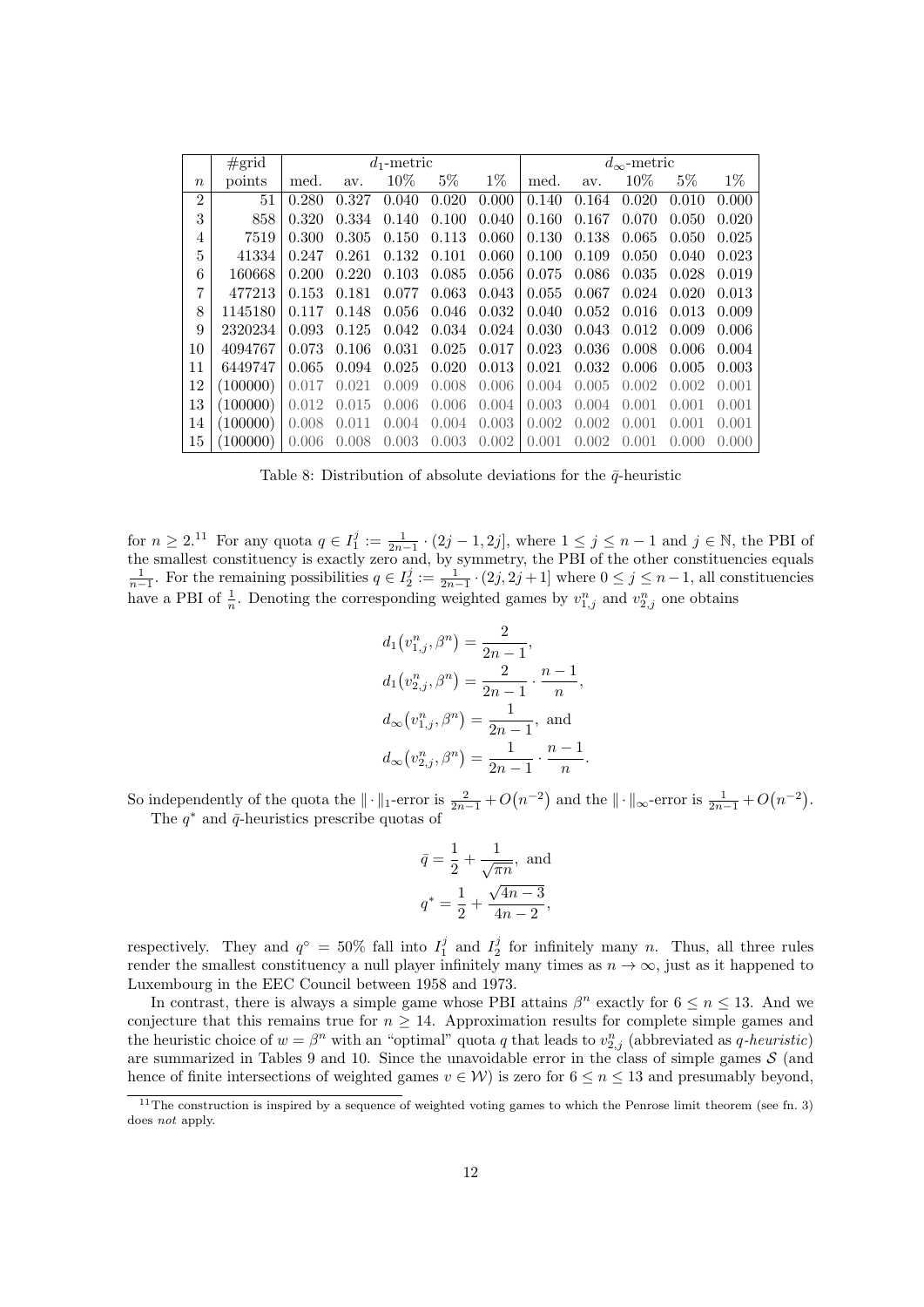|          | $v^*$<br>$\in \mathcal{S}$ | $v^{**}$<br>$\in$ C  | $v^{***}$<br>$\in \mathcal{W}$ |          | q-heuristic          |
|----------|----------------------------|----------------------|--------------------------------|----------|----------------------|
| $\it{n}$ | $d_1$                      | $d_1$                | $d_1$                          | $d_1$    | $\mathcal{C}$ -error |
| 2        | 0.333333                   | 0.333333             | 0.333333                       | 0.333333 | 0.000000             |
| 3        | 0.266667                   | 0.266667             | 0.266667                       | 0.266667 | 0.000000             |
| 4        | 0.214286                   | 0.214286             | 0.214286                       | 0.214286 | 0.000000             |
| 5        | 0.038647                   | 0.158730             | 0.158730                       | 0.177778 | 0.120000             |
| 6        | 0.000000                   | 0.113636             | 0.113636                       | 0.151515 | 0.333333             |
| 7        | 0.000000                   | 0.085470             | 0.085470                       | 0.131868 | 0.542857             |
| 8        | 0.000000                   | 0.066667             | 0.066667                       | 0.116667 | 0.750000             |
| 9        | 0.000000                   | 0.064171             | 0.064171                       | 0.104575 | 0.629630             |
| 10       | 0.000000                   | 0.061042             | 0.061042                       | 0.094737 | 0.552000             |
| 11       | 0.000000                   | 0.052158             | 0.052158                       | 0.086580 | 0.659944             |
| 12       | 0.000000                   | 0.047254             | 0.047254                       | 0.079710 | 0.686856             |
| 13       | 0.000000                   | $0.042353^{\dagger}$ | $0.044483^{\dagger}$           | 0.073846 | 0.743590             |

we consider the C-error in order to evaluate the relative performance of the q-heuristic. Interestingly, the C-error in the  $d_1$ -metric seems to converge to a constant while it seems to grow without bound for the  $d_{\infty}$ -metric.

|                | $v^*$<br>$\in \mathcal{S}$ | $v^{**}$<br>$\in C$  | $v^{***}$<br>$\in \mathcal{W}$ |              | q-heuristic          |
|----------------|----------------------------|----------------------|--------------------------------|--------------|----------------------|
| $\it{n}$       | $d_{\infty}$               | $d_{\infty}$         | $d_{\infty}$                   | $d_{\infty}$ | $\mathcal{C}$ -error |
| $\overline{2}$ | 0.166667                   | 0.166667             | 0.166667                       | 0.166667     | 0.000000             |
| 3              | 0.133333                   | 0.133333             | 0.133333                       | 0.133333     | 0.000000             |
| 4              | 0.107143                   | 0.107143             | 0.107143                       | 0.107143     | 0.000000             |
| 5              | 0.019324                   | 0.050505             | 0.050505                       | 0.088889     | 0.760000             |
| 6              | 0.000000                   | 0.034759             | 0.034759                       | 0.075758     | 1.179487             |
| 7              | 0.000000                   | 0.022624             | 0.022624                       | 0.065934     | 1.914286             |
| 8              | 0.000000                   | 0.015686             | 0.015686                       | 0.058333     | 2.718750             |
| 9              | 0.000000                   | 0.014199             | 0.014199                       | 0.052288     | 2.682540             |
| 10             | 0.000000                   | 0.008772             | 0.008772                       | 0.047368     | 4.400000             |
| 11             | 0.000000                   | 0.008282             | 0.008282                       | 0.043290     | 4.227273             |
| 12             | 0.000000                   | 0.007688             | 0.007688                       | 0.039855     | 4.183908             |
| 13             | 0.000000                   | $0.005373^{\dagger}$ | $0.007083^{\dagger}$           | 0.036923     | 5.871952             |

Table 10: Deviations from  $\beta^n$  in the  $d_{\infty}$ -metric (analytical example)

### 6 Conclusion

The computations which we have reported in Section 5.1 confirm that if one wants to implement the Penrose square root rule for population data from today's European Union, the  $q^*$ -heuristic of Słomczyński and Zyczkowski and, to a lesser extent, the even simpler  $\bar{q}$ -heuristic perform very well in absolute terms. That is, the distance between a (normalized) square root target distribution  $\beta$  and the PBI  $B(q^*,\beta)$  is close to zero. However, the considered heuristics can still be very far from the globally optimal solution to the inverse problem in relative terms. This finding applies even when only weighted voting games are allowed as feasible solutions. And it is not restricted to small voting bodies, but holds for the current number of EU members  $n = 27$ .

The extensive computations reported in Section 5.2 confirm this observation. They provide the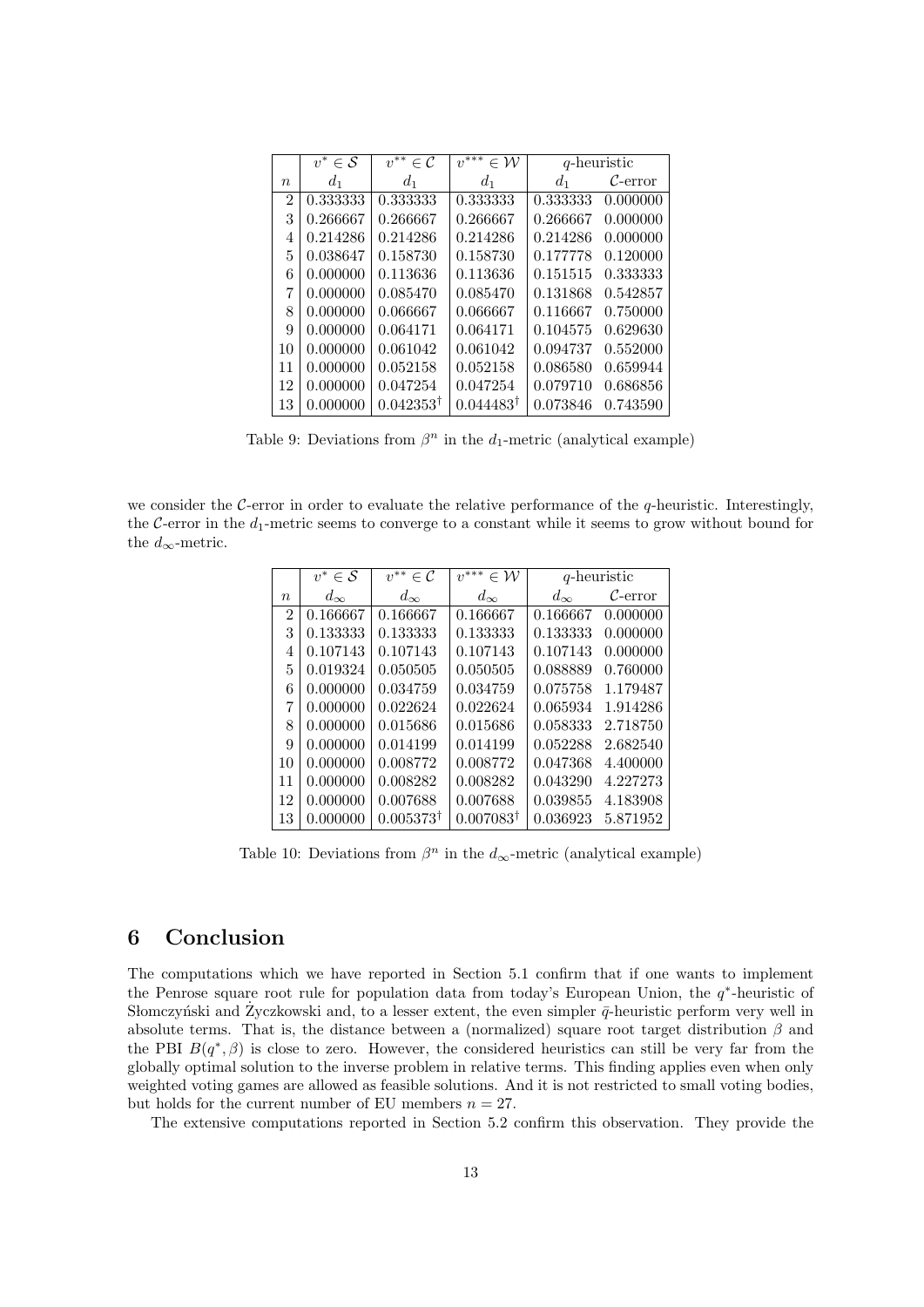first systematic evaluation of the unavoidable deviations between arbitrary target PBI power vectors and those that are actually implementable for voting bodies with up to  $n = 15$  members. Numbers such as the ones reported in Table 5 can potentially be useful in order to improve termination criteria for local search algorithms (e.g., Leech 2002, 2003), which have been used in applied studies. If, say, a locally optimal candidate solution for an inverse problem with  $n = 11$  voters has a  $d_1$ -deviation from the desired vector  $\beta$  greater than 0.020, then Table 5 indicates that the odds of further improvements in the class of weighted voting games are 50:50 and search presumably should continue in a different part of the game space. If, however, the deviation is smaller than 0.009, then the odds are rather 1:99; termination might then make sense.

That desired PBI distributions which concentrate a major share of relative power amongst a few voters pose problems for the considered heuristics is not surprising. After all, the derivation of  $q^*$ by Słomczyński and Życzkowski (2007) supposed a technical condition (see fn. 4) from which one can conclude  $w_j = \beta_j \in O(1/\sqrt{n})$ , i.e., the PBI of a single voter should approach zero as least as fast as  $1/\sqrt{n}$ . It is much less obvious, however, that (i) it is not sufficient to have a target vector  $\beta$  without "outliers" in order to obtain a heuristic solution that is good relative to the exact one and (ii) the relative errors may get larger rather than smaller as  $n$  increases. This emerged from the extensive numerical computations reported in Sections 5.1–5.2 and has also been demonstrated for a specific analytical example in Section 5.3. One might, therefore, summarize our findings as justifying and potentially even calling for case-specific optimization rather than the application of a generally rather good heuristic – not only for small but even for large voting bodies.

# References

- Alon, N. and P. H. Edelman (2010). The inverse Banzhaf problem. Social Choice and Welfare  $3/4(3)$ , 371–377.
- Aziz, H., M. Paterson, and D. Leech (2007). Efficient algorithm for designing weighted voting games. In *Multitopic Conference, 2007. INMIC 2007. IEEE International*, pp. 1–6. Available at http://eprints.dcs.warwick.ac.uk/1547/.
- Banzhaf, J. F. (1965). Weighted voting doesn't work: A mathematical analysis. Rutgers Law Re*view 19* $(2)$ , 317–343.
- Carreras, F. and J. Freixas (1996). Complete simple games. *Mathematical Social Sciences 32*(2), 139– 155.
- Chang, P.-L., V. C. Chua, and M. Machover (2006). L S Penrose's limit theorem: Tests by simulation. Mathematical Social Sciences 51(1), 90-106.
- Deĭneko, V. G. and G. J. Woeginger (2006). On the dimension of simple monotonic games. European Journal of Operational Research  $170(1)$ ,  $315-318$ .
- Dubey, P. and L. Shapley (1979). Mathematical properties of the Banzhaf power index. Mathematics of Operations Research  $\frac{1}{4}(2), 99-131$ .
- Fatima, S., M. Wooldridge, and N. Jennings (2008). An anytime approximation method for the inverse Shapley value problem. In Proceedings of the 7th International Conference on Autonomous Agents and Multi-Agent Systems, Estoril, Portugal, pp. 935–942. Available at http://eprints.ecs.soton.ac.uk/15131.
- Felsenthal, D. and M. Machover (1998). The Measurement of Voting Power Theory and Practice, Problems and Paradoxes. Cheltenham: Edward Elgar.
- Freixas, J. and X. Molinero (2009). On the existence of a minimum integer representation for weighted voting systems. Annals of Operations Research 166, 243–260.
- Grilli di Cortona, P., C. Manzi, A. Pennisi, F. Ricca, and B. Simeone (1999). Evaluation and optimization of electoral systems. SIAM Monographs on Discrete Mathematics and Applications. Philadelphia, PA: Society for Industrial and Applied Mathematics (SIAM).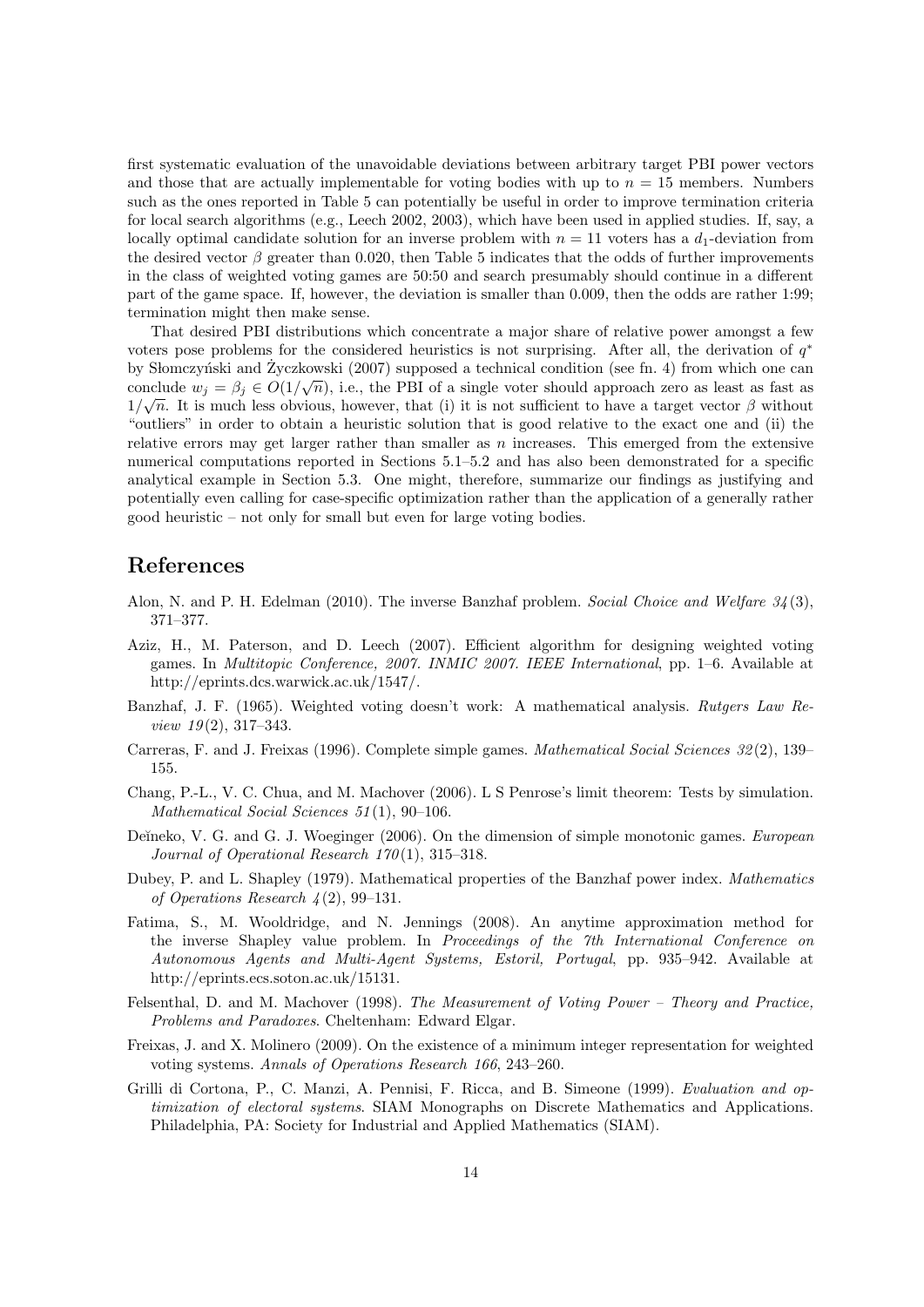Isbell, J. R. (1956). A class of majority games. *Quarterly Journal of Mathematics*  $\gamma(1)$ , 183–187.

- Kaniovski, S. (2008). The exact bias of the Banzhaf measure of power when votes are neither equiprobable nor independent. Social Choice and Welfare 31 (2), 281–300.
- Keijzer, B. d. (2009). On the design and synthesis of voting games. Master's thesis, Delft University of Technology.
- Keijzer, B. d., T. Klos, and Y. Zhang (2010). Enumeration and exact design of weighted voting games. In Proceedings of the 9th International Conference on Autonomous Agents and Multiagent Systems, Volume 1, pp. 391–398.
- Kirsch, W., W. Słomczyński, and K. Życzkowski (2007). Getting the votes right. *European Voice* (3–9 May), 12.
- Kurth, M. (2008). Square root voting in the Council of the European Union: Rounding effects and the Jagiellonian Compromise. Available at http://arxiv.org/abs/0712.2699.
- Kurz, S. (2012a). On minimum sum representations for weighted voting games. Annals of Operations Research (forthcoming). DOI: 10.1007/s10479-012-1108-3.
- Kurz, S. (2012b). On the inverse power index problem. Optimization (forthcoming). DOI:10.1080/02331934.2011.587008.
- Kurz, S., N. Maaser, and S. Napel (2012). On the egalitarian weights of nations. mimeo, University of Bayreuth.
- Laruelle, A. and F. Valenciano (2008). Voting and Collective Decision-Making. Cambridge: Cambridge University Press.
- Leech, D. (2002). Designing the voting system for the EU Council of Ministers. Public Choice 113 (3-4), 437–464.
- Leech, D. (2003). Power indices as an aid to institutional design: The generalised apportionment problem. In M. J. Holler, H. Kliemt, D. Schmidtchen, and M. E. Streit (Eds.), Jahrbuch Für Neue  $Politische Ökonomie, Volume 22. Tübingen: Mohr Siebeck.$
- Lindner, I. and M. Machover (2004). L. S. Penrose's limit theorem: Proof of some special cases. Mathematical Social Sciences  $47(1), 37-49.$
- Lindner, I. and G. Owen (2007). Cases where the Penrose limit theorem does not hold. Mathematical Social Sciences 53(3), 232-238.
- Pennisi, A., F. Ricca, P. Serafini, and B. Simeone (2007). Amending and enhancing electoral laws through mixed integer programming in the case of Italy. In E. Yashin (Ed.), *Proceedings of the 8th* International Conference on Economic Modernization and Social Development. HSE, Moscow.
- Penrose, L. S. (1946). The elementary statistics of majority voting. Journal of the Royal Statistical Society  $109(1)$ , 53-57.
- Penrose, L. S. (1952). On the Objective Study of Crowd Behaviour. London: H. K. Lewis & Co.
- Ricca, F., A. Scozzari, P. Serafini, and B. Simeone (2012). Error minimization methods in biproportional apportionment. TOP (forthcoming). Available at http://sole.dimi.uniud.it/∼paolo.serafini/TOPMINERR.pdf.
- Shapley, L. S. and M. Shubik (1954). A method for evaluating the distribution of power in a committee system. American Political Science Review  $\mu$ 8(3), 787–792.
- Słomczyński, W. and K. Zyczkowski (2006). Penrose voting system and optimal quota. Acta Physica Polonica B 37, 3133–3143.
- Słomczyński, W. and K. Zyczkowski (2007). From a toy model to the double square root system. *Homo* Oeconomicus 24 (3/4), 381–399.
- Sbomczyński, W. and K. Zyczkowski (2011). Square root voting system, optimal threshold and  $\pi$ . Available a thttp://arxiv.org/abs/1104.5213.
- Taylor, A. D. and W. S. Zwicker (1999). Simple Games. Princeton, NJ: Princeton University Press.